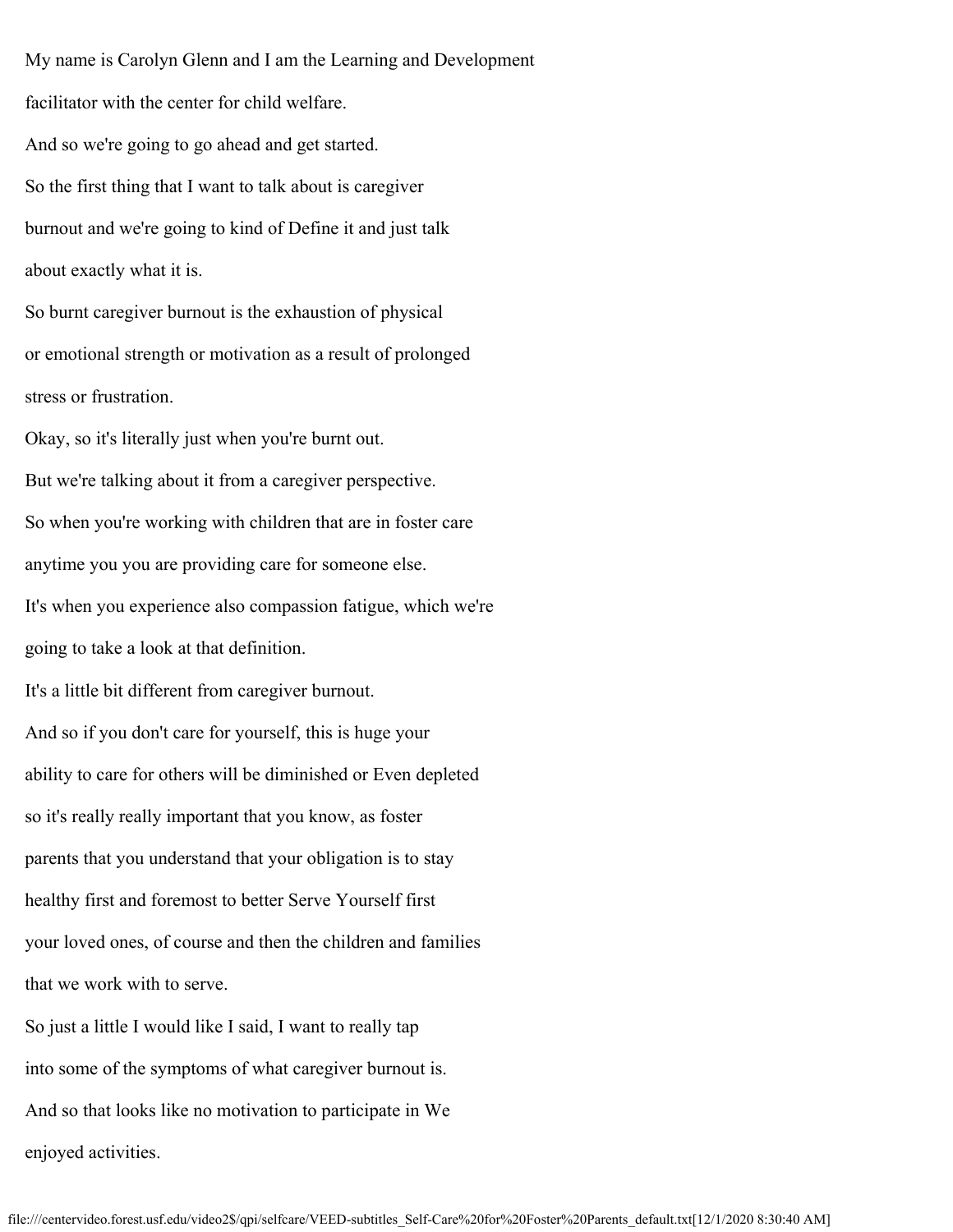So maybe there were things that you used to do that. You don't do anymore and this may or may not be something that you all are experiencing it, but you may have you may know someone who's experiencing.

So think about those people that you know of that maybe they're experiencing some of these these symptoms friends and family have expressed that they're concerned about your well-being also problems with your significant other spouse, or maybe if you have children that lived with you or fit a family remember that lives with you intense and recurrent feelings of anger sadness worry or fear also difficulty in concentrating and maybe trouble sleeping.

I know a lot of times most folks will have issues with their sleep and that's usually that like that first indicator drastic weight changes, so a significant gain or loss and then unexplained health problems.

So you have some things going on and you just really don't know what's happening.

Maybe you're feeling very tired all of a I didn't also the use of substances to cope with manage or suppress uncomfortable or painful feelings.

So these are all symptoms of caregiver burnout.

So now we're going to look at Compassion fatigue.

So compassion fatigue, which I really really wanted to point

out. It's very similar to caregiver burnout.

It's a type of stress.

It results from helping or wanting to help those who are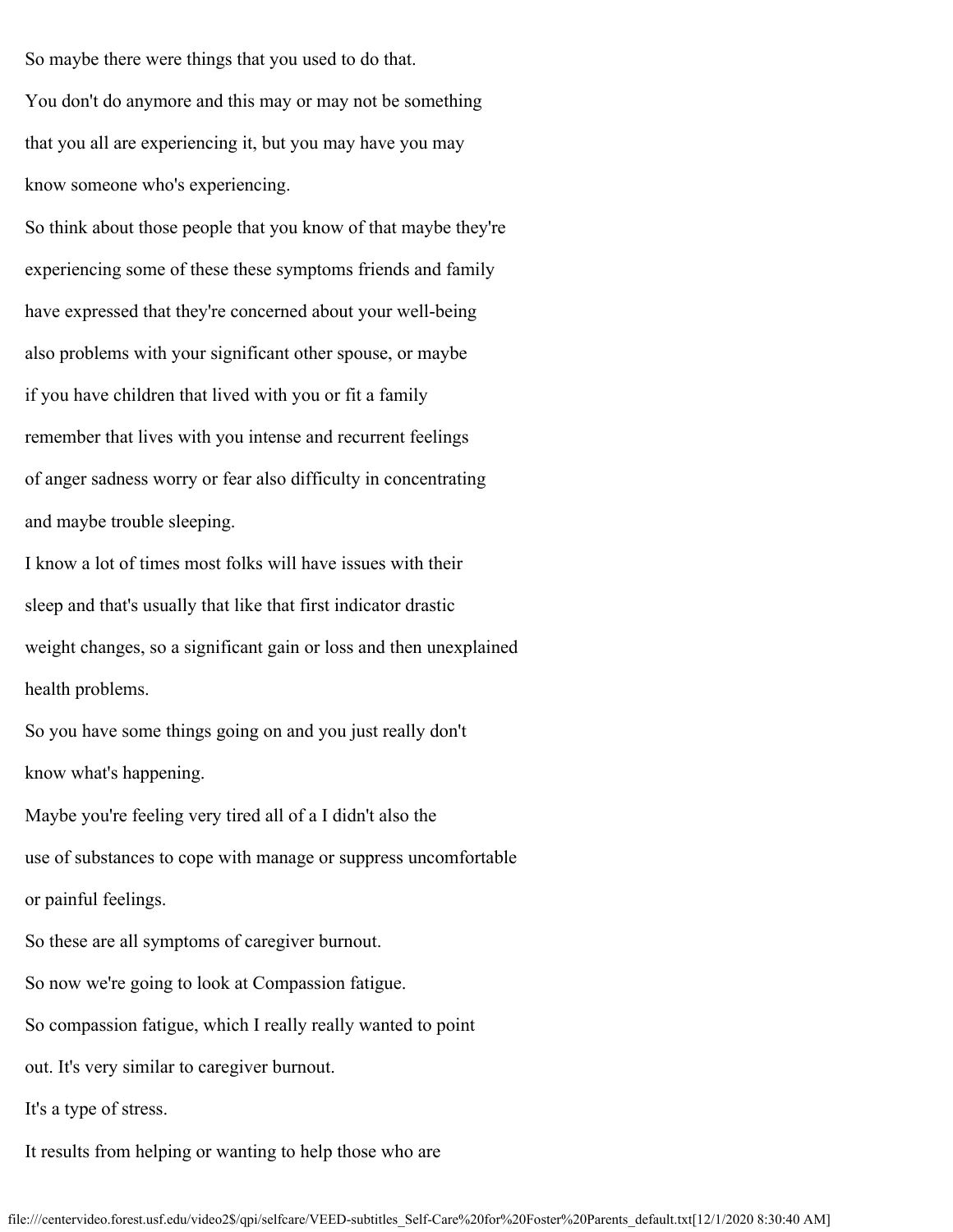traumatized or under significant emotional stress, duress and our children that we serve foster children, even their parents and their caregivers.

They have been traumatized they've experienced a lot of trauma and that's usually where you all as false.

Parents come in and so you take on a lot of that. Sometimes it might mean the child comes in and they just want to tell their story or maybe they know they don't tell their story but their behaviors are significant and there are a lot of times they're overwhelming and so I wanted to bring up compassion fatigue because it mostly affects those who work in a healing capacity and I think that we all know that as foster parents when you're working with the children in your care and they've experienced trauma the new number one the number one tool that we like to use or resource that we have is the relationships that we build with the children that we serve and so in building relationships you're having to dig around you're having to find out what's going on or what happened in their home before they got to you and so that can be that's healing for the child, but it can be it can be a re-traumatization for you as the caregiver. So one other thing is that Like burnout compassion fatigue is highly treatable.

Okay, and so it's also less predictable though. So sometimes it can come on and you didn't really see it coming the onset of compassion fatigue.

Like I say sudden and it's not quite like burnout simply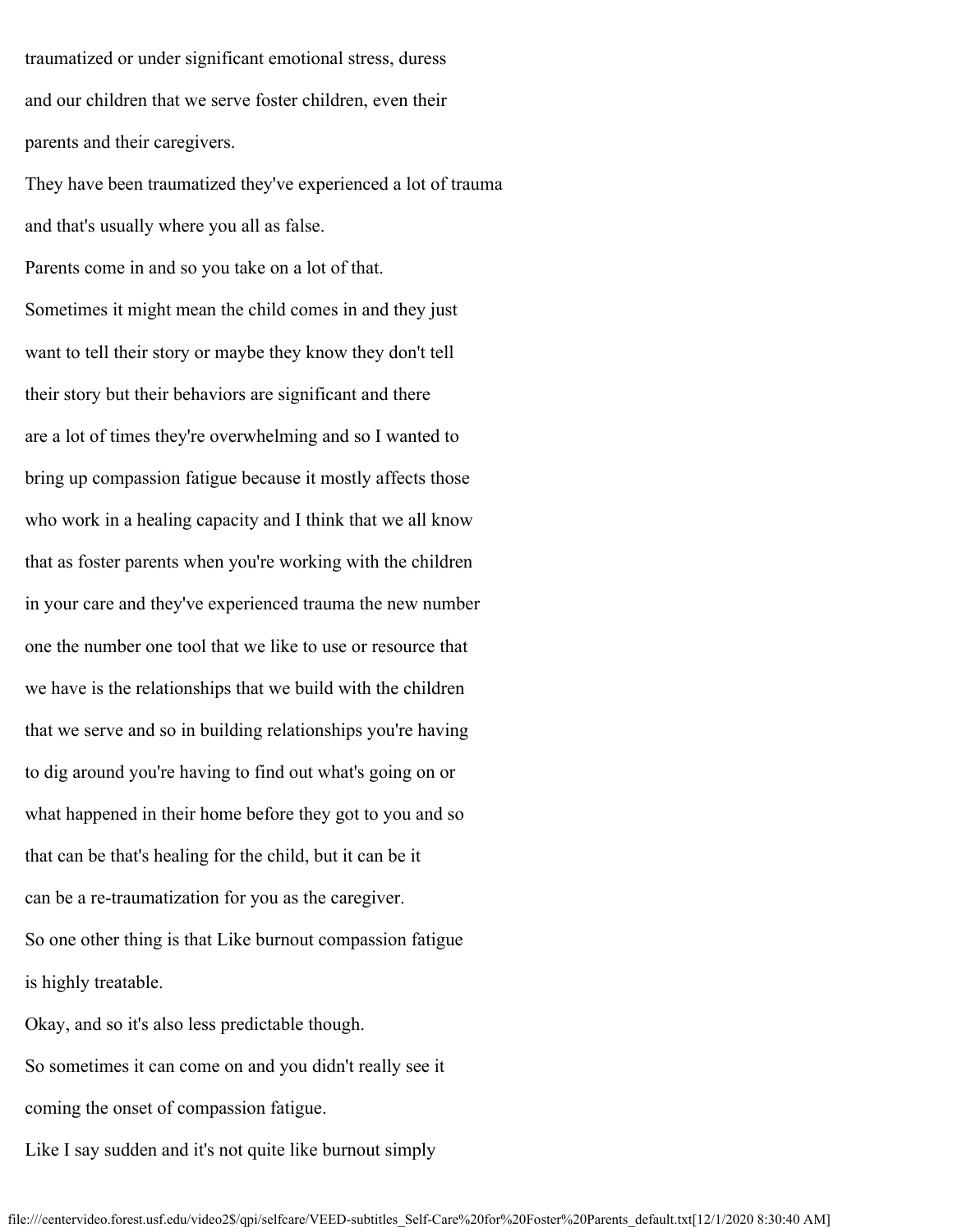because it happened because burnout happens over time. So burnout means maybe you've been fostering for 25 years and you're feeling a little overwhelmed based on that. Fashion fatigue can happen again just as we said suddenly so it may not be that you've been doing it for a long time. But you're still feeling a little overwhelmed. So just some symptoms of compassion fatigue chronic physical and emotional exhaustion depersonalization feelings of an inequity towards the therapeutic or caregiver relationship. So you may feel like you just don't know where you fall in that relationship. Maybe you feel like you're not helping or maybe you don't really care about it. You're feeling like you don't care irritability. That's a huge indicator. Feelings of self-contempt also again difficulty sleeping and then weight loss and head aches and headaches are huge from a lot of people who experience stress. Usually the first indicator is that they have a headache of some sort might be a migraine might be something small, but usually that's an indicator that there's something going on that we need to address. So just in general I wanted to take some time to kind of just talk about just stress signals. And so any of these particular signals can actually come up for you whether it's compassion fatigue that you're dealing with or caregiver burnout, but it as you can see most of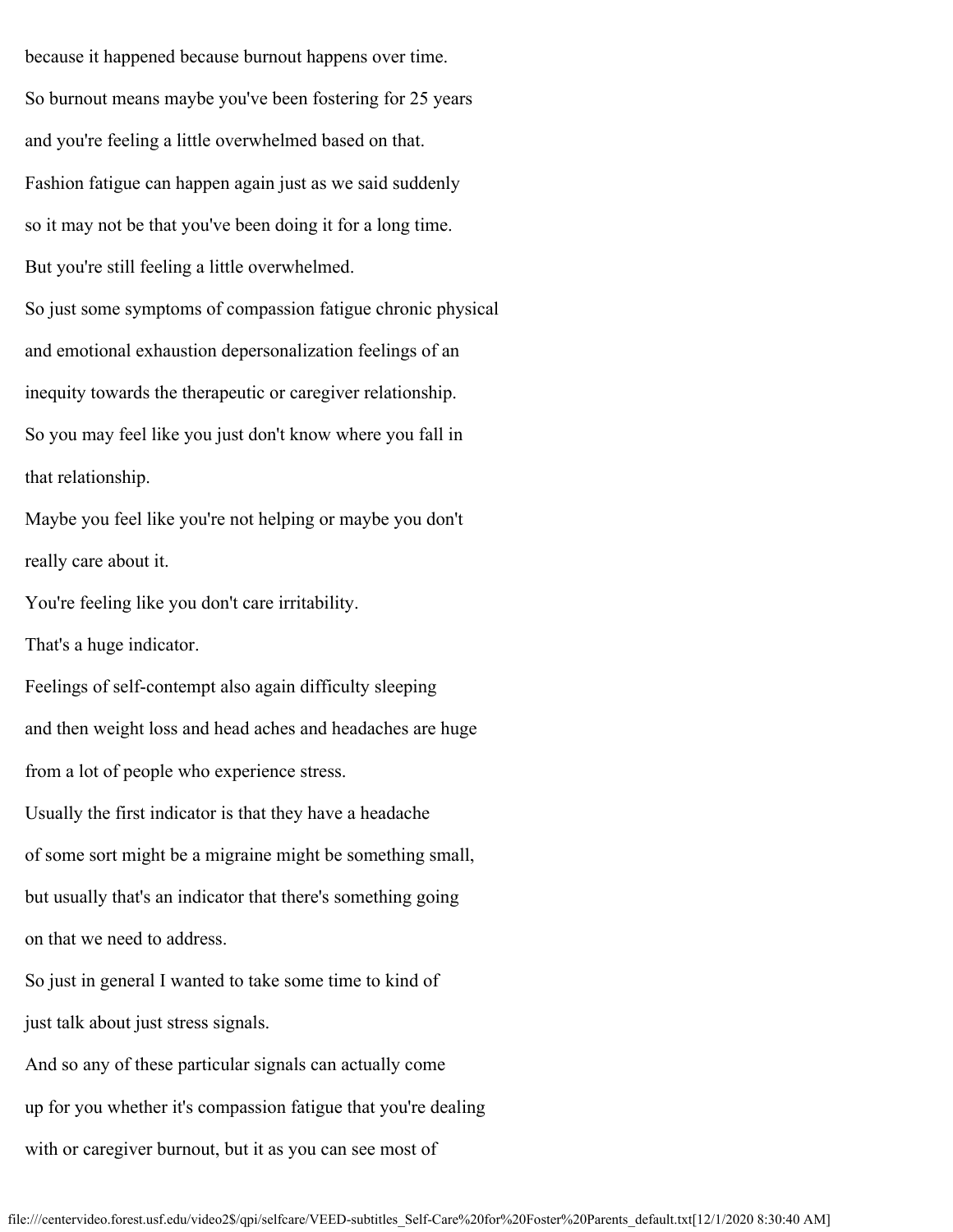what we've already discussed is here under stress signals. So headaches muscle tension upset stomach having the Jitters memory problems anxiety.

Loss of appetite or maybe sometimes overeating we've already talked about, you know difficulty falling asleep or staying asleep and an increased frequency of Cole's a lot of times when we don't get enough rest, you know that usually kind of attacks our immune system and we're not able to fight off those things that we ordinarily could and so now that we're talking about we've talked about the symptoms of both burnout as well as compassion fatigue, and we're talking to just overall stress.

Al's so we've talked about caregiver burnout we've talked about compassion fatigue and the differences differences between the two remember that that burnout is it kind of happens over time and then the care The Compassion fatigue, it can be sudden and it's usually when you're working in that healing capacity, so it's not always easy, you know doing what you all do on an everyday basis, but what we want to talk about today want to spend the rest of our time to discussing is self care. You know what is self care? So when we talk about what is it? It's essential. So it needs to happen.

It's necessary.

It's regular activities and practices that reduce stress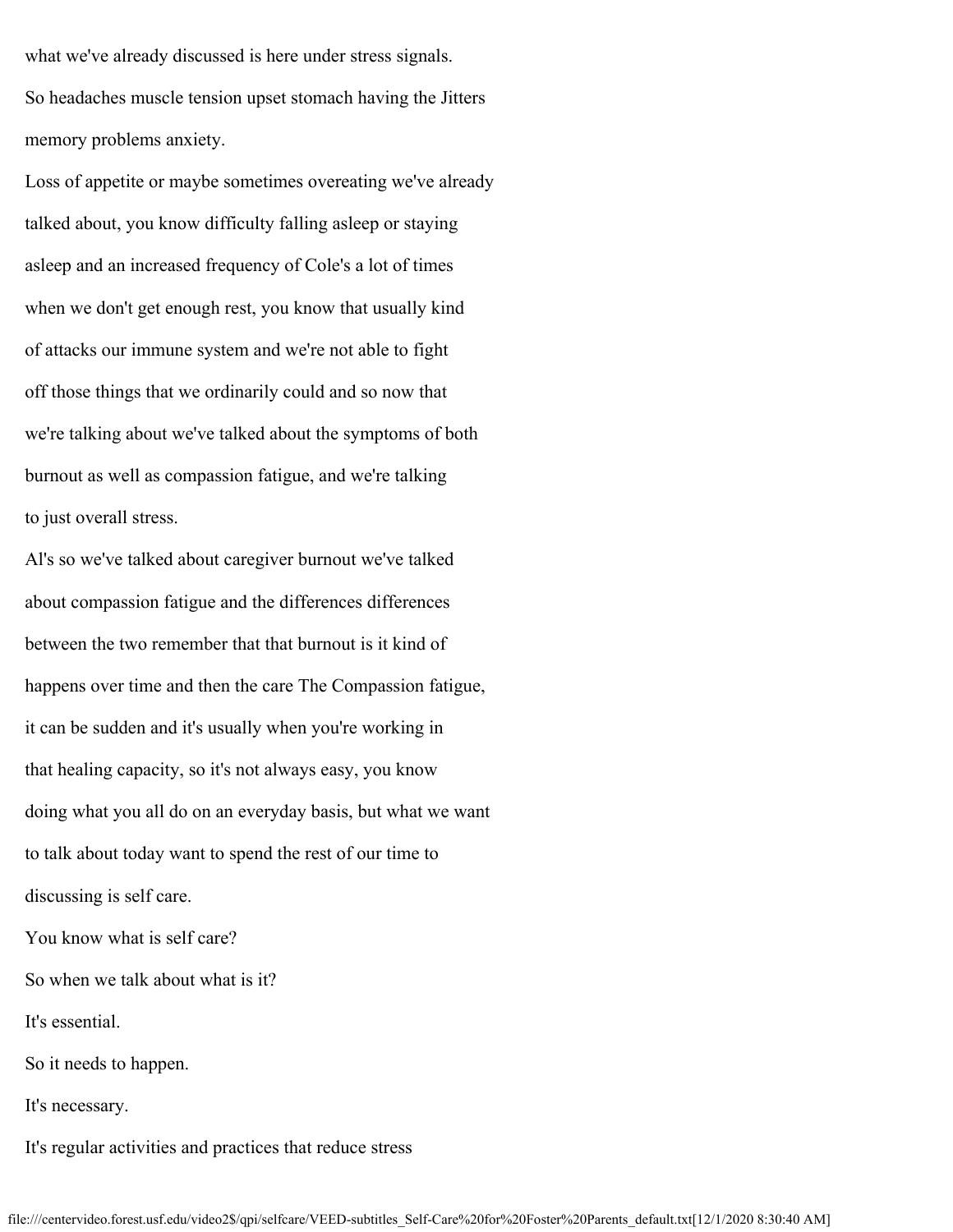maintain and enhance health and well-being.

So these are the things that you're doing on a consistent basis. It's not something you do once you get stressed, although of course, you know you want to do that too. But what we're really going to talk about is developing a plan that You can do over the course of time so that it can be something that's done consistent and regularly self care is necessary for your Effectiveness and success in honoring your professional and personal commitments.

So yes, you are foster parent.

However, I assume that you play many other roles in your life. Maybe you are, you know, taking care of parents or maybe you have adult children, or maybe you have younger children, but I know that you all play other roles in your lives and so We want you to be that professional parent that you know, we know that you are but we also want you to be able to honor those commitments in your personal lives as well. And so that's what self care is all about. It helps us to effectively do those things because if we're not taking care of ourselves, then we're not going to be able to be effective in any of the roles that we play. All right, and so the benefits of self-care we're able to identify and manage the general challenges, so Things that come up on a daily basis things that we're having to deal with with the children that we serve or the system that we're dealing with being aware of our own personal vulnerabilities. And again, this goes really kind of ties into that compassion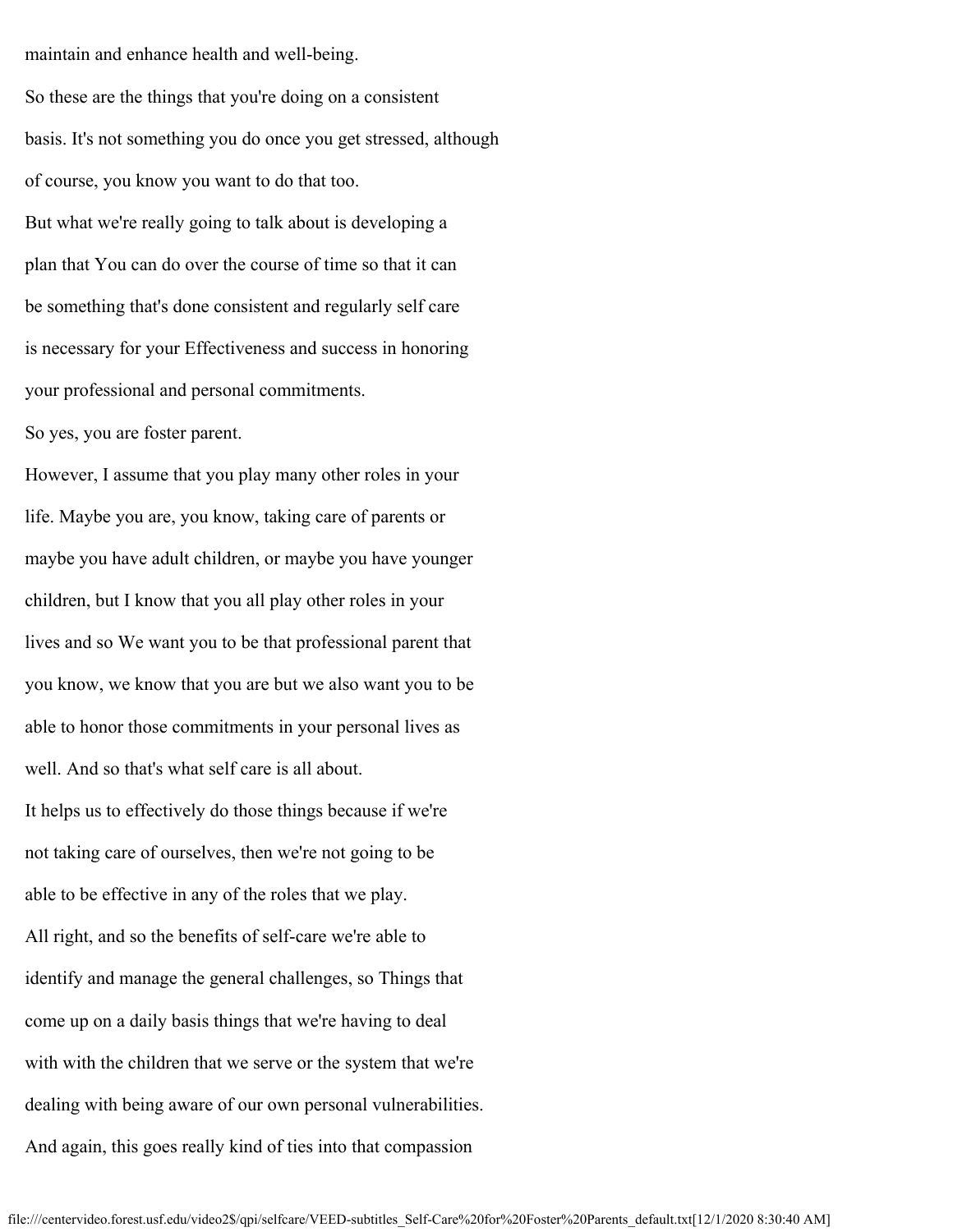fatigue. When you think about the fact that you all are in a healing capacity, you're helping children tell their story and that's healing you're establishing and building relationships. And so what a lot of times that does is it brings up things for us. I know for me. I chose the field of child welfare. I also used to be a therapist and I chose that because I had experienced some traumas in my life. And so a lot of times if I hear someone else's story. I'm reminded of that. And so that's a very natural and very normal thing that we all experience. And so we just want to be aware that that can happen. It may show up. And so we need to know that also it helps us when we have our self-care plan it. Oops us to achieve more balance in our life balance is so important because you don't want you know there to be way too much on one side and then you're not taking care of the other side. So we really want to make sure that we are balancing everything out. Alright and so obstacles to self care. So let's talk a little bit about what those things might be. So a lack of resources I know often times and when I worked as a family development specialist, I worked in licensing.

I knew I know that a lot of families they may have wanted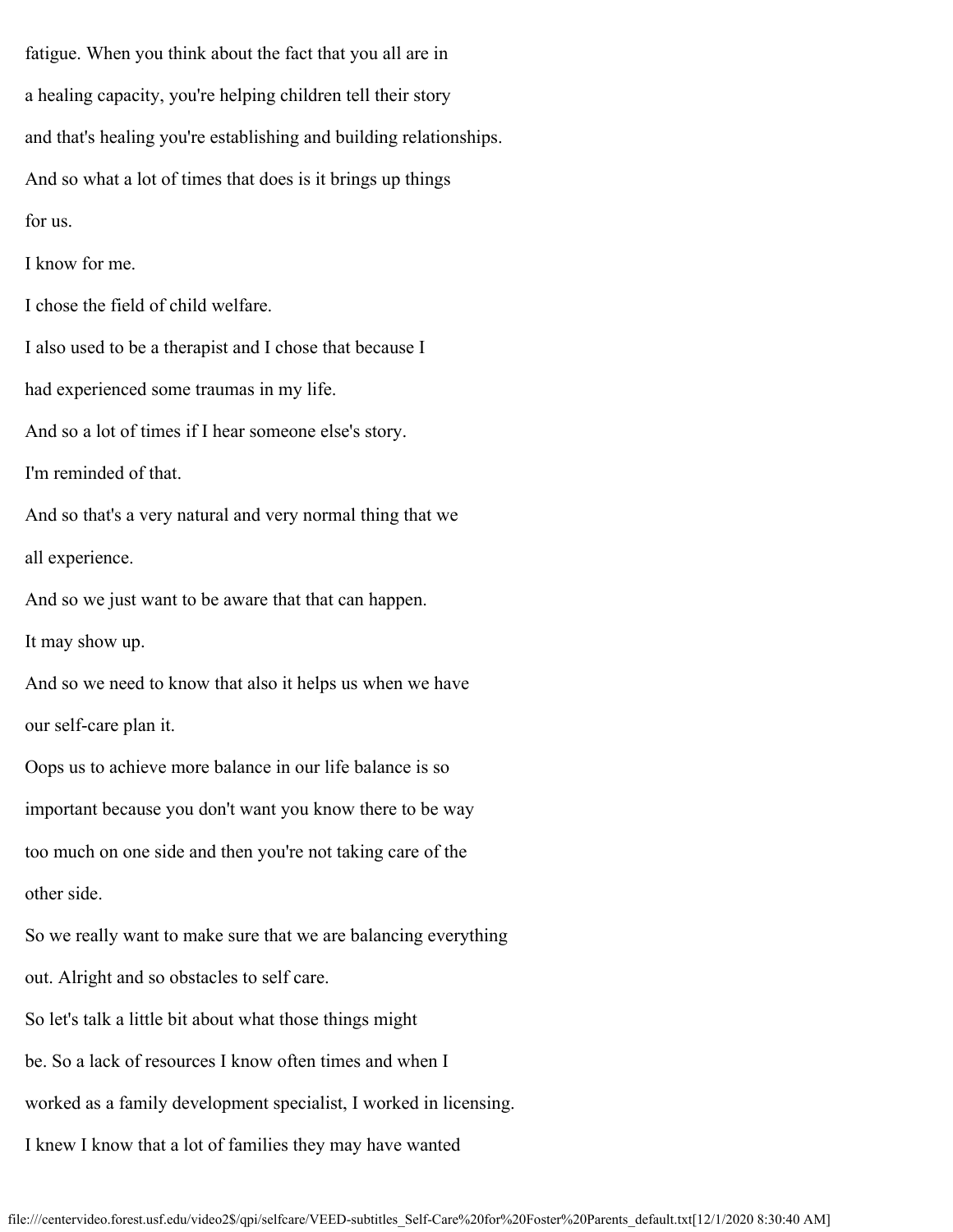their foster children to play sports, you know, but then they didn't have enough money to do that. So A lot of times you want to do fun things, but you don't have the resources to be able To do that. Maybe you want to join, you know, go to a yoga class, but you really don't have the time or you don't have the funds in order to do that for yourself or for the kids that you serve. No one can do it.

Like I do I love this one because this is usually what lots of moms experience where you know, maybe they've given the kids, you know some chores, but they don't like the way they clean so they say okay never mind.

# I'll do it.

But what we really have to do is understand that this is truly an obstacle for us when you can't let someone else take over then it creates more work for you. Another obstacle is being unorganized. So when you have a whole lot going on as most if you're a foster parent, you probably have visits you have doctor's appointments. You have a lot of things going on. So, you know, if you're not organized and you know, you can miss some of those appointments or things that you have going on. So that's an obstacle. Then feeling selfish for putting yourself first also having

difficulties identifying what you need.

Maybe you don't even know where to begin.

And so that's an obstacle as well in regards to sticking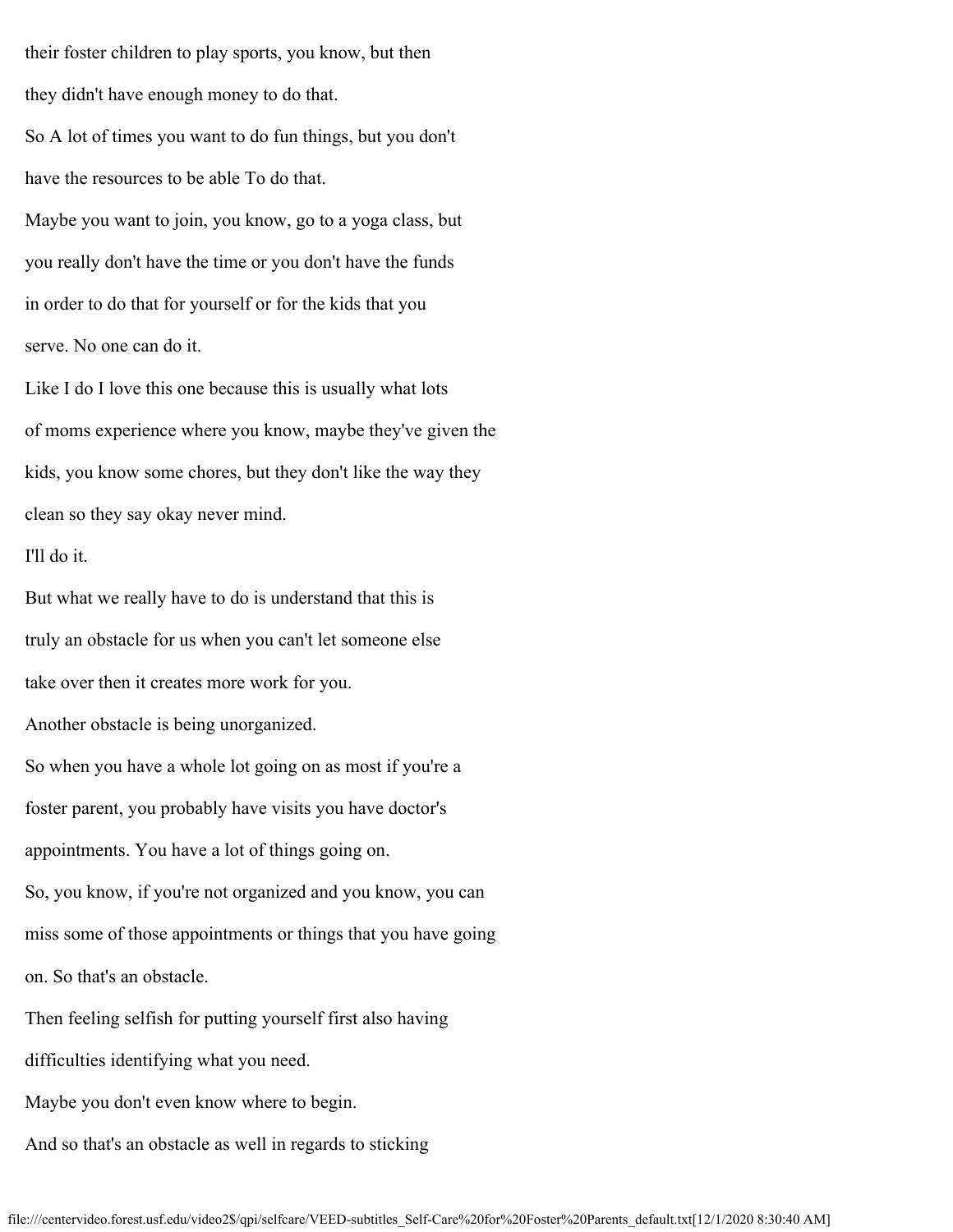to that self-care plan and taking care of you self-esteem issues. Maybe you feel unworthy.

You don't feel like you should have a whole lot of free time for yourself.

Also feeling inadequate when you ask for help. This is a big one that I noticed oftentimes, especially in child welfare, especially with foster parents. Maybe you don't want to ask for respite. You don't want it want to utilize that service but it's very necessary and then also too many responsibilities. So again just going back to appointments chores kids are involved in therapy all types of other responsibilities that you have going on outside of just maybe your day-to-day normal responsibilities. I Always say washing clothes is like the worst responsibility that I have. It's always the hardest thing to get done because I can wash them. I just struggle with then drying and folding them be so they sit in a basket for a really long time. So that's not always good. But again, so sometimes when we have a lot going on then that can definitely be an obstacle for us. Okay, so stress can make you feel that you don't have enough time in the day, right? Anytime that you have a whole lot going on that usually stresses that stresses us out. But what we really want to talk about is when we do have a whole lot going on, you know, we want to get into how can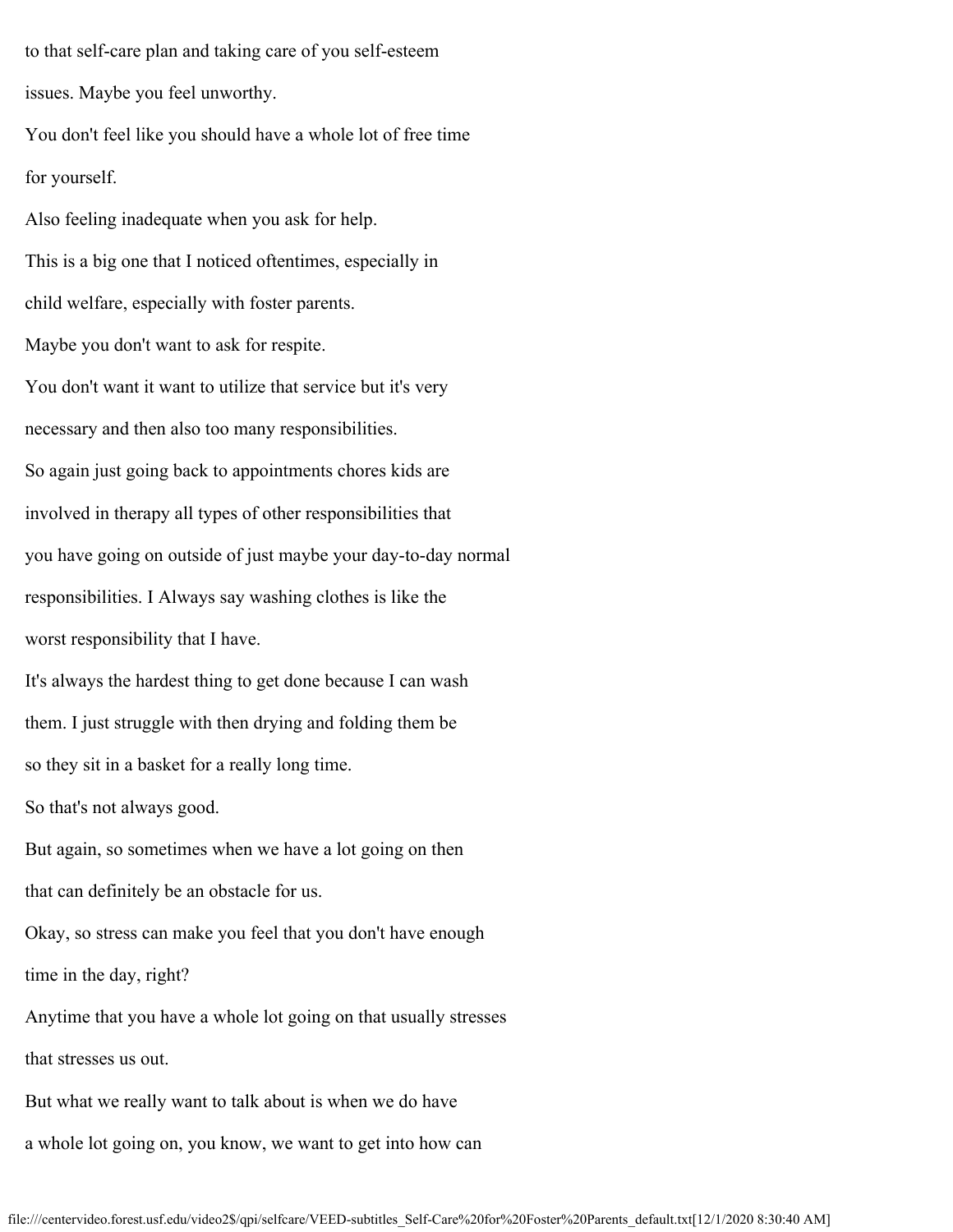we manage that?

### Okay.

So one thing that we can do is we can try mapping out our day to determine if this is actually true so sometimes we want to see if we really don't have enough time today. Sometimes we think we don't have enough time in the day. We really do.

We're probably just not being Effective in how we do things and so one thing I wanted to point out is that using a planner just to see exactly where you might have some free time. So if you if you go through out if you take maybe two or three days maybe even for a week and write out everything in the planner everything that you do and of course, yes, that could be a little time consuming.

But if you do that, we're just you're just trying to figure out you know, where do you spend the bulk of your time and how Can you decrease some of that and so them being mindful of that extra time?

So we're going to take a look at some of the feedback that we got in regards to what's high stress for you all and so someone wrote homework.

## Yes.

I was never a foster parent, you know myself. However, I actually like I said, I worked with foster parents and I'm a mom of a 16 year old and I can recall that in elementary school homework was Hard homework time was just difficult. I don't know what it is about that time of the day kids.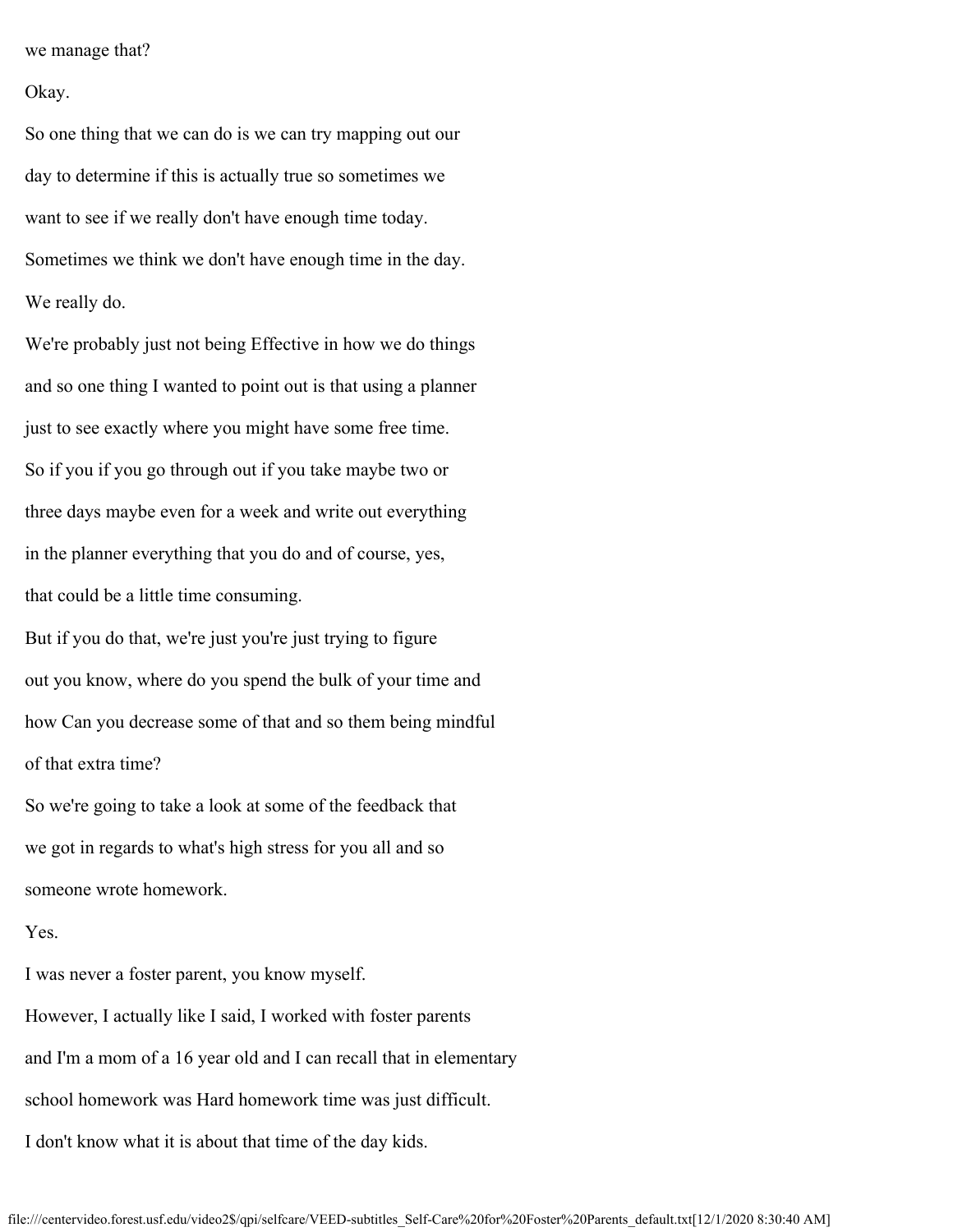Just they don't want to do that and they have a lot going on and then you have a lot going on.

And so yes homework can be frustrating not hearing back from the children's workers or birth parents and all my gosh birth parents not showing up for visits.

Yes, because what happens when that when that takes place the kid is now in a disarray, and so now you're Having to deal with your own stuff and then this child who maybe you have the child calm down.

Maybe you had them in a good space, but that not having that visit kind of just knock them back to square one so that can be very much high stress.

We have so someone else wrote in we have five kids 22 months to 10 years old that is a lot and mornings are stressful. Absolutely.

No one really wants to be up early so I can only imagine having to be outside of the home every day of the week need a stay-home day.

### Absolutely.

I usually take those on Sunday morning routines.

Okay, so we have a couple people that are saying Our stressful

own kids having difficulties in life.

Absolutely behaviors busy schedules support from case managers

that's been stated twice deadlines and commitments.

Absolutely because everybody's on a deadline, right everyone

for my foster parents.

They're stressed out with poor communication with case management.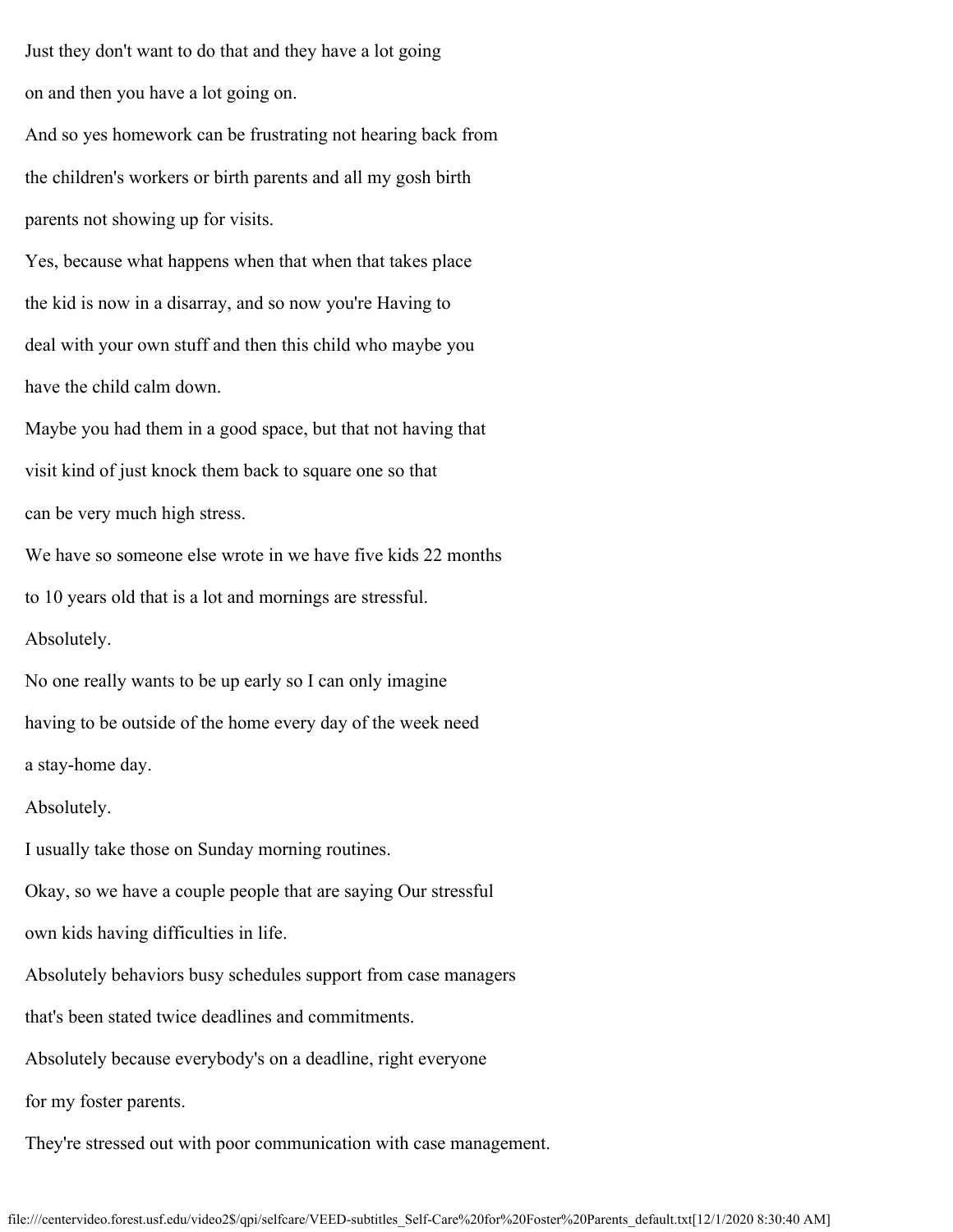That's the third time.

We've heard that one often.

They resort to their licensing specialist in order to be heard. Absolutely and I I do recall that I took that very seriously when I license foster homes, and I would work with them and I wanted to always be that support for them so that they could know that I hear you.

I know what you're going through and I would try to assist as much as possible foster parents usually utilized church praying and contacting other foster parents with their issues. Very good driving to visits because of distance between us and the birth parents.

Oh, yeah that can be hard.

And post visit behaviors visits are Biggie.

And so please know a lot of other foster parents are experiencing the same exact, you know stress from going on a visit maybe not going on that visit, but either way surrounding visits driving to the visit.

So we're all kind of dealing with some of these the same things. So now that we've kind of talked about lack of communication good And so now that we've kind of talked a little bit about what's stressing you out. Let's kind of start talking about our self-care plan. Okay. So what the self-care plan is, it's not to say that these

So you're still going to have your busy schedules.

things won't happen.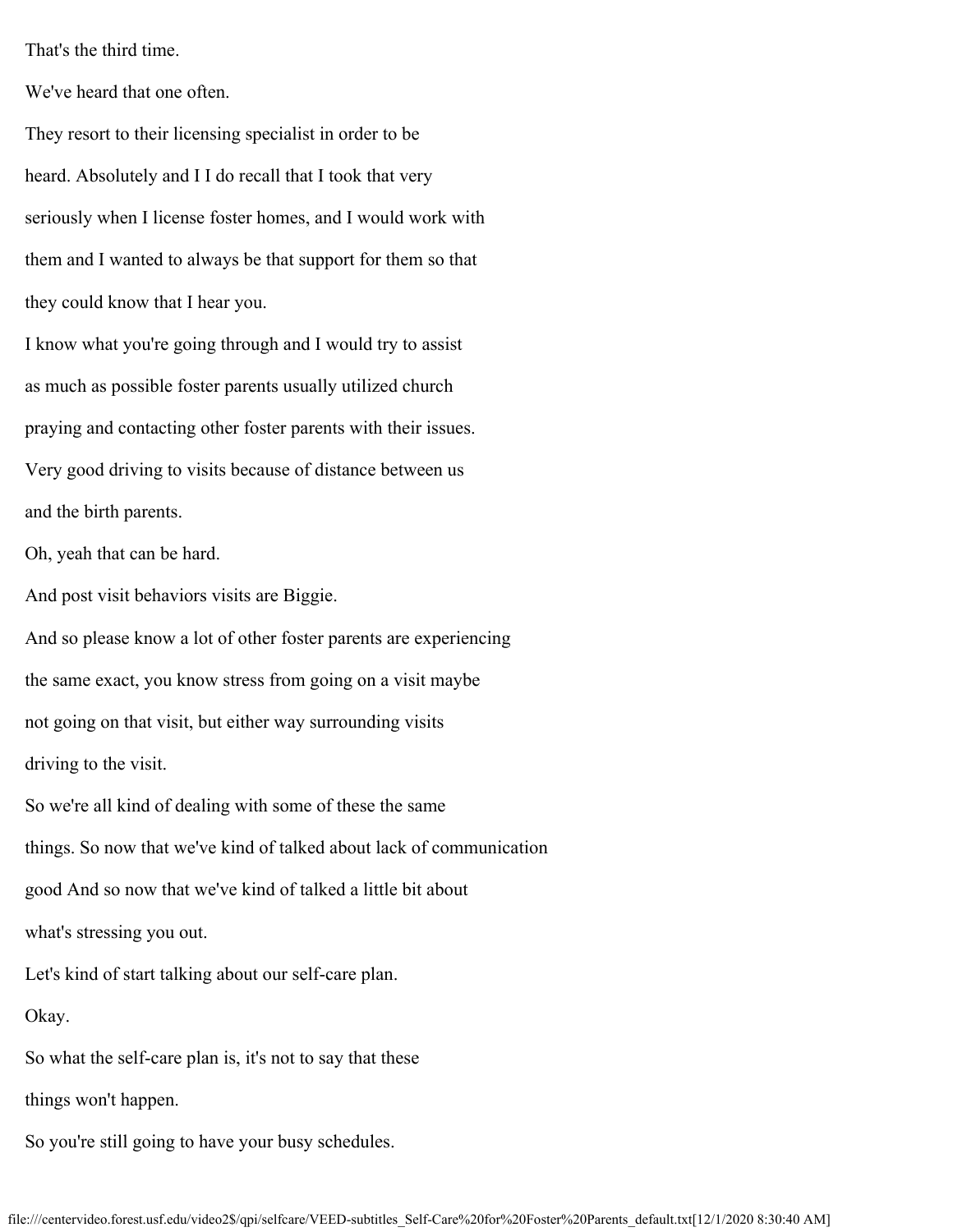But again, I didn't want to throw out there that I do think it's a really good idea to drop down everything and see if you may have some extra time somewhere and sometimes King that extra time happened, you know, maybe there's something that you're doing that is not as important as your self-care or not as important as I think someone mentioned that stay home Day there might be something that you could switch out, you know, and so you want to look for that you want to look for those opportunities, but what the self-care plan is developing that self-care plan you're going to identify what you value and what you need as part of your day-to-day. So if you recall I I said this is this is not where you there's a crisis going on and you've you're saying okay. I'm going to go and do some breathing techniques, you know what you can do, but we want you to do it on a daily basis. We want you to get in the habit of doing these things because you want to train yourself to be able to do this on a daily basis. How do you do that? You still away, you know a minute two minutes three minutes. Sometimes we always say well I don't have time to do too.

Meditate you have three minutes and so you still away those three minutes.

But so the day-to-day that's going to be your maintenance self-care. So that's what you're going to utilize like I say on a consistent basis what we're also going to talk about today is developing strategies that we can employ when we Face a crisis.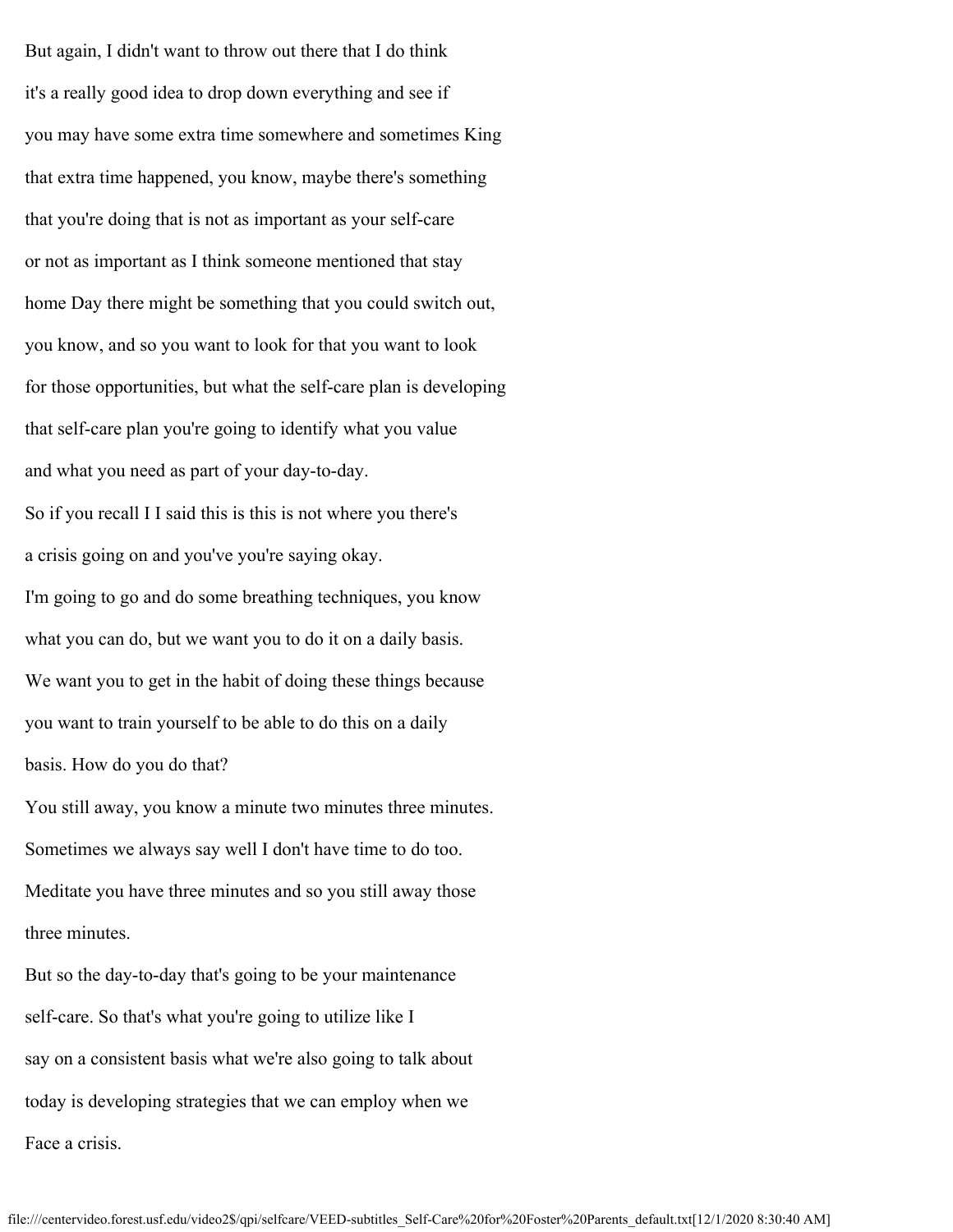So yes are those those moments where you thought you were going to have the child thought they were going to have a visit mom or dad didn't show up and Now the child is completely, you know flipping out.

Yes, you're going to have those moments. So then what are you going to do in those moments? This is not something that happens every day, but it happens often. And so what you really want to make sure you that you do is you come up with an emergency self-care plan. Okay, so you have certain strategies that you use everyday and then you have certain strategies that you use in case of an emergency when something happens. There's no one-size-fits-all of self-care. Plan is just you identifying what strategies work for you. And so we're going to talk about those strategies in the next portion of the training. And so you want to make sure that you understand that it's all about making a commitment. And so that's what we're here to do.

Today.

We're here to talk about the strategies.

We've already talked about the problems.

We've talked about the lack of communication.

We've talked about visits not happening.

Those are everyday normal issues that are Happening with

most foster parents but what we really want to do is we want

to make a commitment to develop a plan and actually look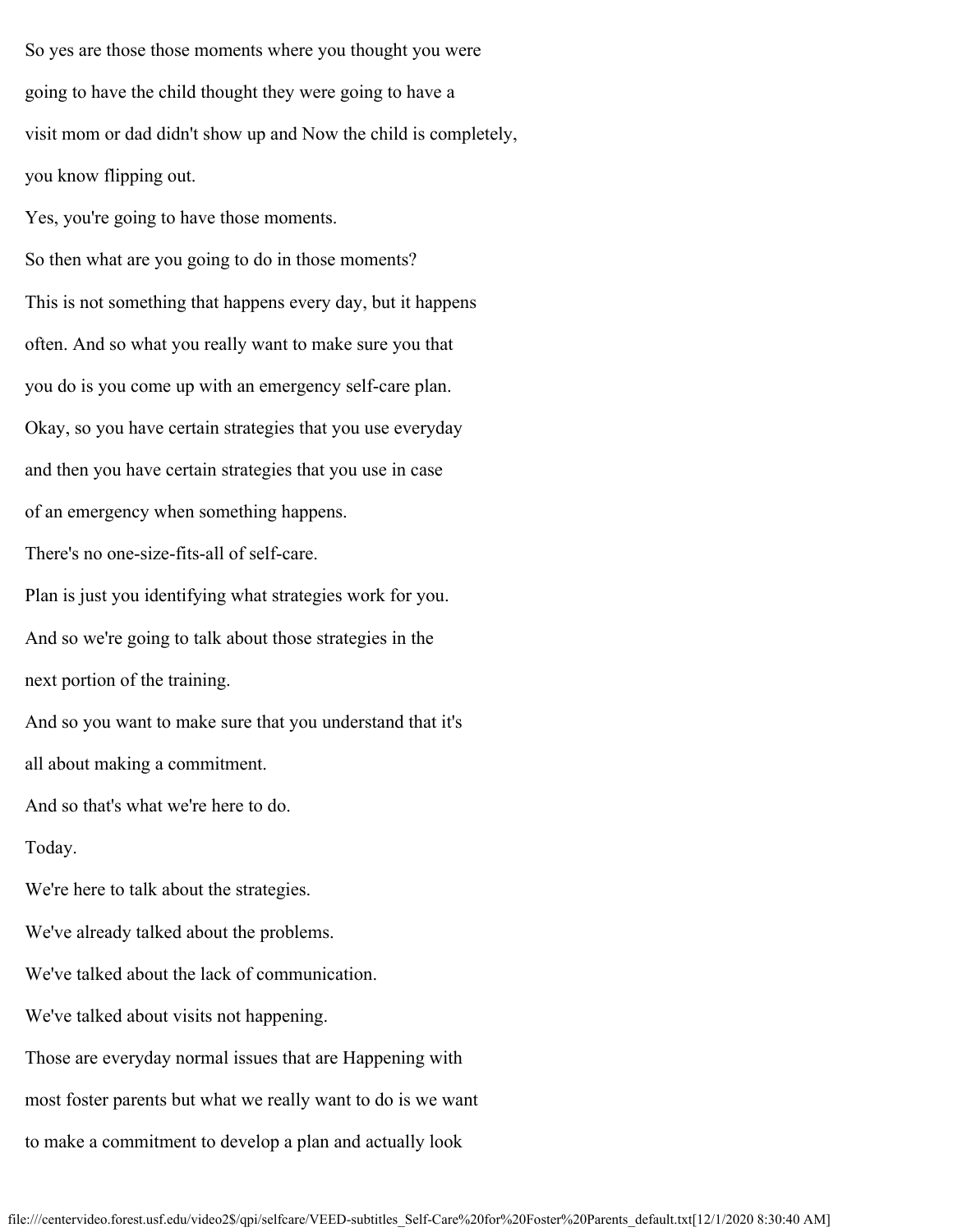at what are some of the strategies that we can use what are some of the strategies we use in a crises. What are some of the strategies that we use everyday? And so that's what we're going to get into now. Your plan. Okay. So the self-care plan it actually is going to incorporate physical social mental emotional spiritual.

It incorporates all areas.

You have to make sure that you're addressing all domains. Okay, so you can utilize which whatever strategy that you want. You just want to make sure that whatever you're doing that you're trying to hit on every single domain because you don't want to leave something untouched and we're going to Talk a little bit about strategies. So one of the first strategies that I like to bring up is

taking time to play.

### Okay.

So you want to remember to give yourself rest? Okay, even on the most chaotic days just do something that doesn't quite require a whole lot of thought, you know, spend 5 minutes a day just being spontaneous color draw sit on a swing dance it out.

Turn up crank up the music.

Music and just start dancing, you know, maybe you like to solve some maybe you like to do some ballroom dancing. It doesn't matter just give yourself a moment to just do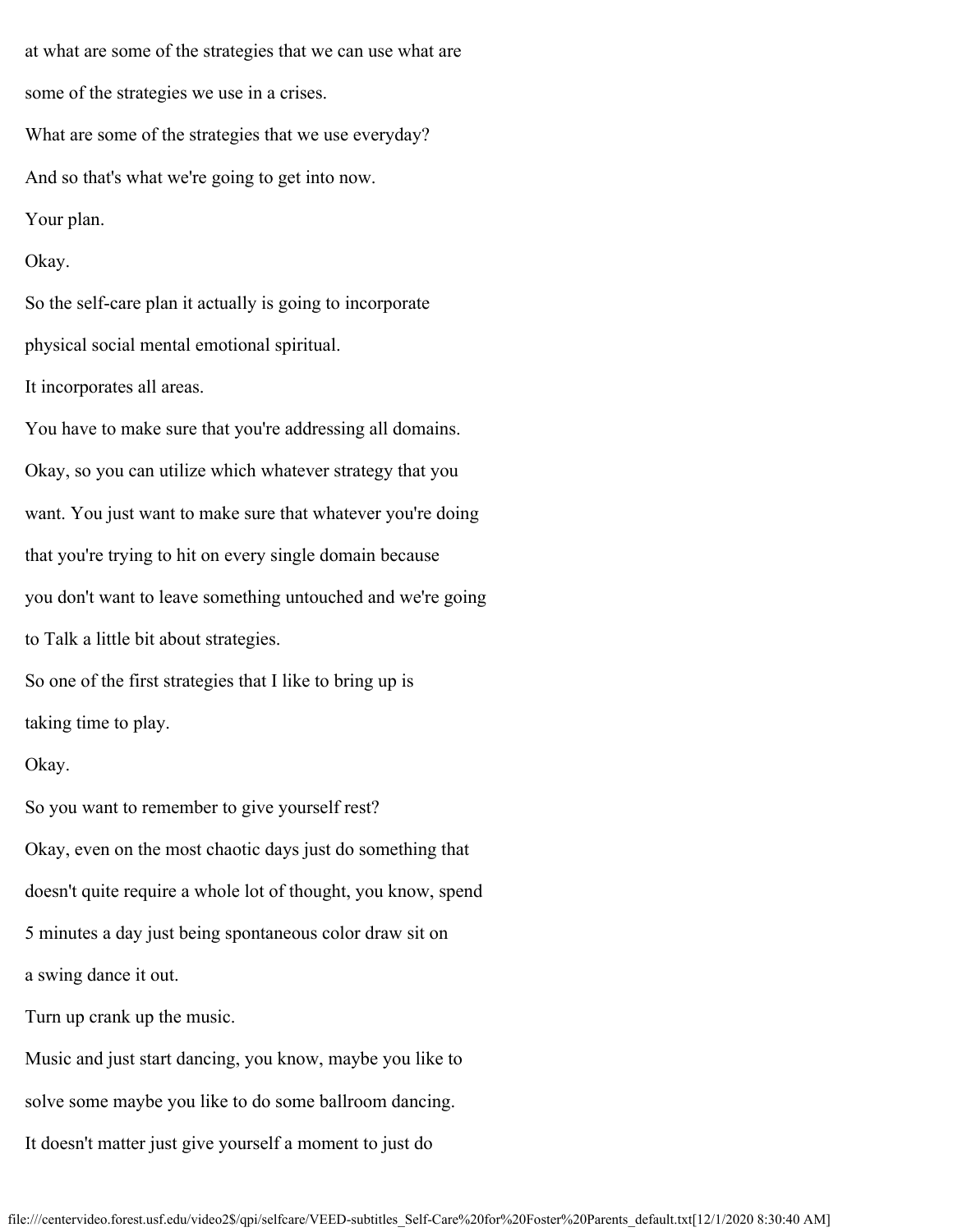nothing that requires you having to think a whole lot incorporate play into your day while relationship building with the children in your care.

Someone else mentioned that they go for a walk with their kids. That's really awesome because we can do we can play as adults and we can include the children in our care. In that play someone mentioned board games play board games have a family game night, you know, that's kind of giving us in allowing us that opportunity.

Just just to relax use respite everyone needs and deserves time to take a break and unwind whether it's you having a girls night out or a girls night in or maybe you're going on a date with your significant other either way. You really want to make sure that you are doing NG something some type of play and the reason being we're going to talk a little bit more about play.

We have a psychiatrist.

Dr.

Stuart Brown.

He actually he's as clinical researcher and founder of the

National Institute for play.

He says that play shapes our brain which is probably why

we do a lot of play therapy with little children.

It helps us to Foster empathy.

It helps us to navigate complex social groups and it's at

the core.

Creativity and Innovation, so play is important and the opposite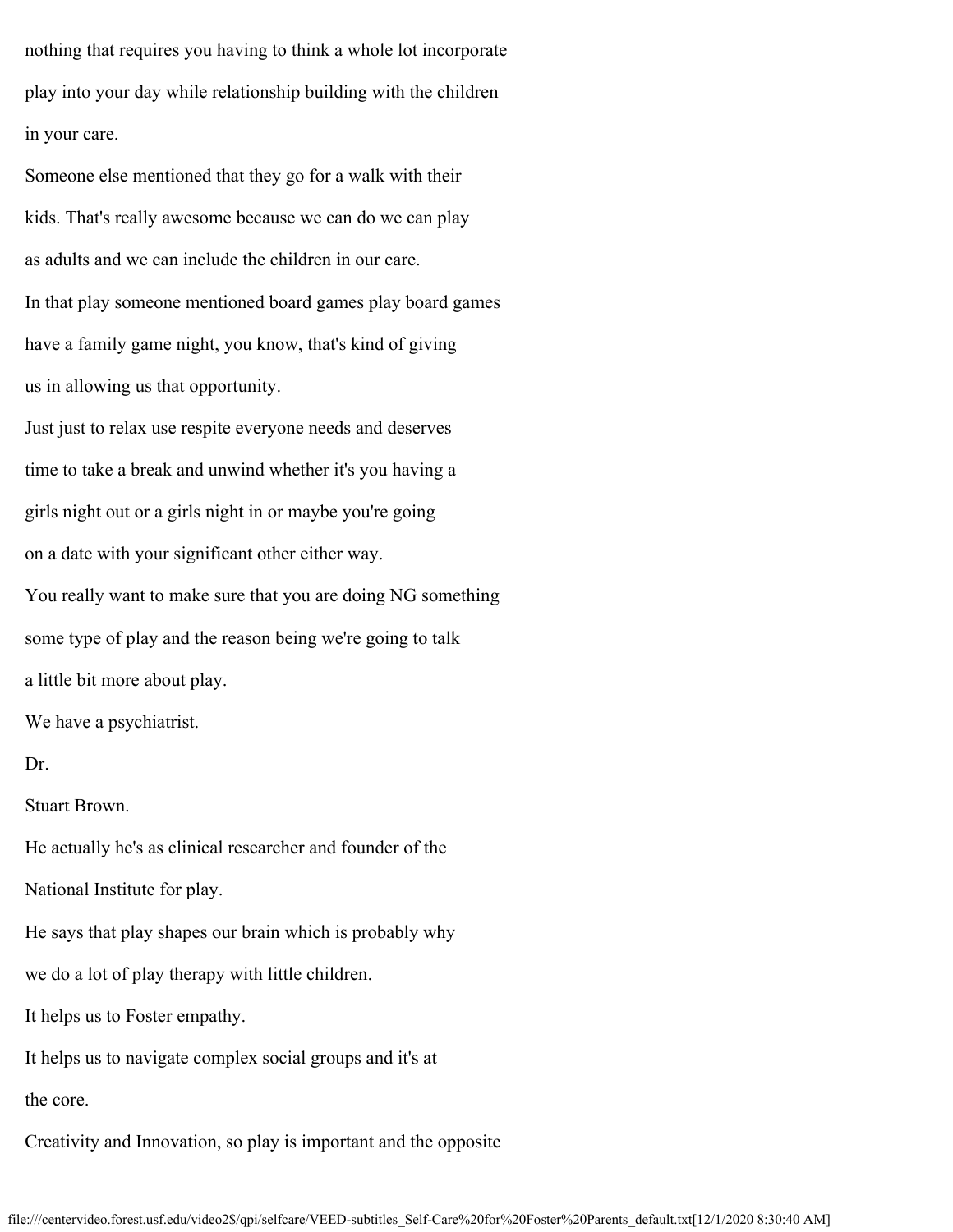of play is depression.

Wow, who would have thought so if you're not getting enough play time, then you're probably feeling a little sad or overwhelmed true play leads to fulfillment in our work. Okay, so both play and rest are necessary for us to be healthy and productive. So play should be one of our strategies another strategy is to set goals. So the overarching key to preventing burnout is to reduce the stress level in your life. And so in order to reduce that stress level in your life. You want to set some short-term goals break down your obligations to small attainable chunks or set out to learn a new skill. So for some of us who have no idea what Google Calendar is we can go and research that and figure out What it is and try to implement it maybe we have a goal to get this thing figured out in the next two weeks small goals something that we can do to make our lives a little bit easier. Another strategy. This is especially for those foster parents who get those calls from placement. And you said that you weren't going to take any new kids and they were able to talk you into it. That's just an example, but obviously I want you all to think about saying no, you know resist the urge to take on new commitments decline to do tasks that will add extra stress to your life.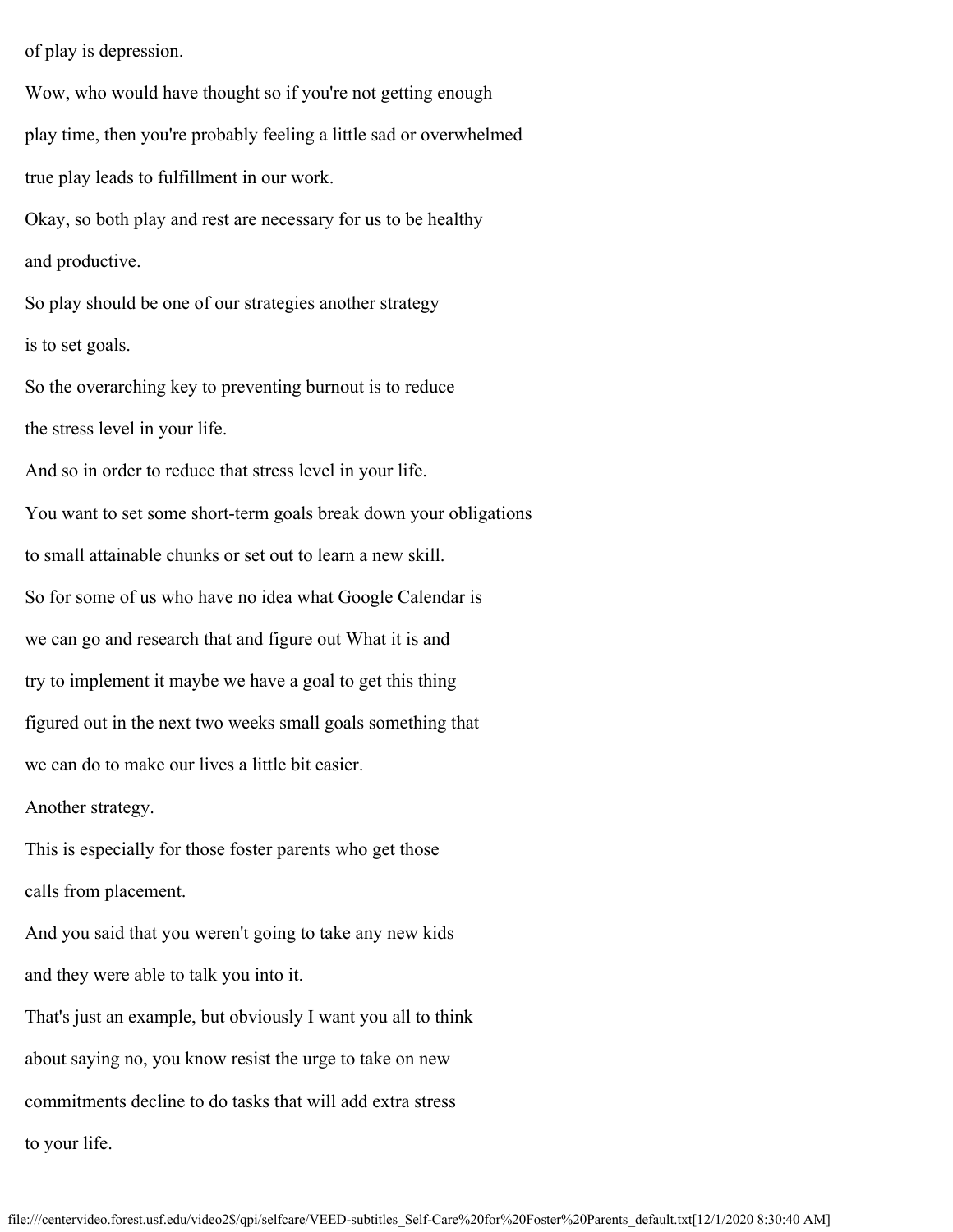It is okay to say no Oh, okay, because when you say no to something that's going to add some extra stress. It means that you're saying yes to your health and that's huge that's major for foster parents.

This can be difficult because of the desire to not disappoint. Okay, you want to make sure that you're there for the kids and that they can rely on you.

Maybe it's something that they want to do but you know that you don't have the time or maybe you don't have the resources to do it.

You have to be made.

Sure that you're committed to you first in order to take care of the kids that we serve.

Another strategy is to connect with your emotions.

If you're feeling anxious or stressed out in certain situations your brain and body are trying to tell you that there's something that's going on.

Remember we talked about those stress signals.

If you're having a headache if you're fearing feeling irritable, you're feeling that way because there's something that you need to change something that you need to do, or maybe there's something you need to not do.

And so you want to listen to what your emotions are saying about what you want and what you need.

It's important to balance.

We talked about balance a little bit earlier in the training as well.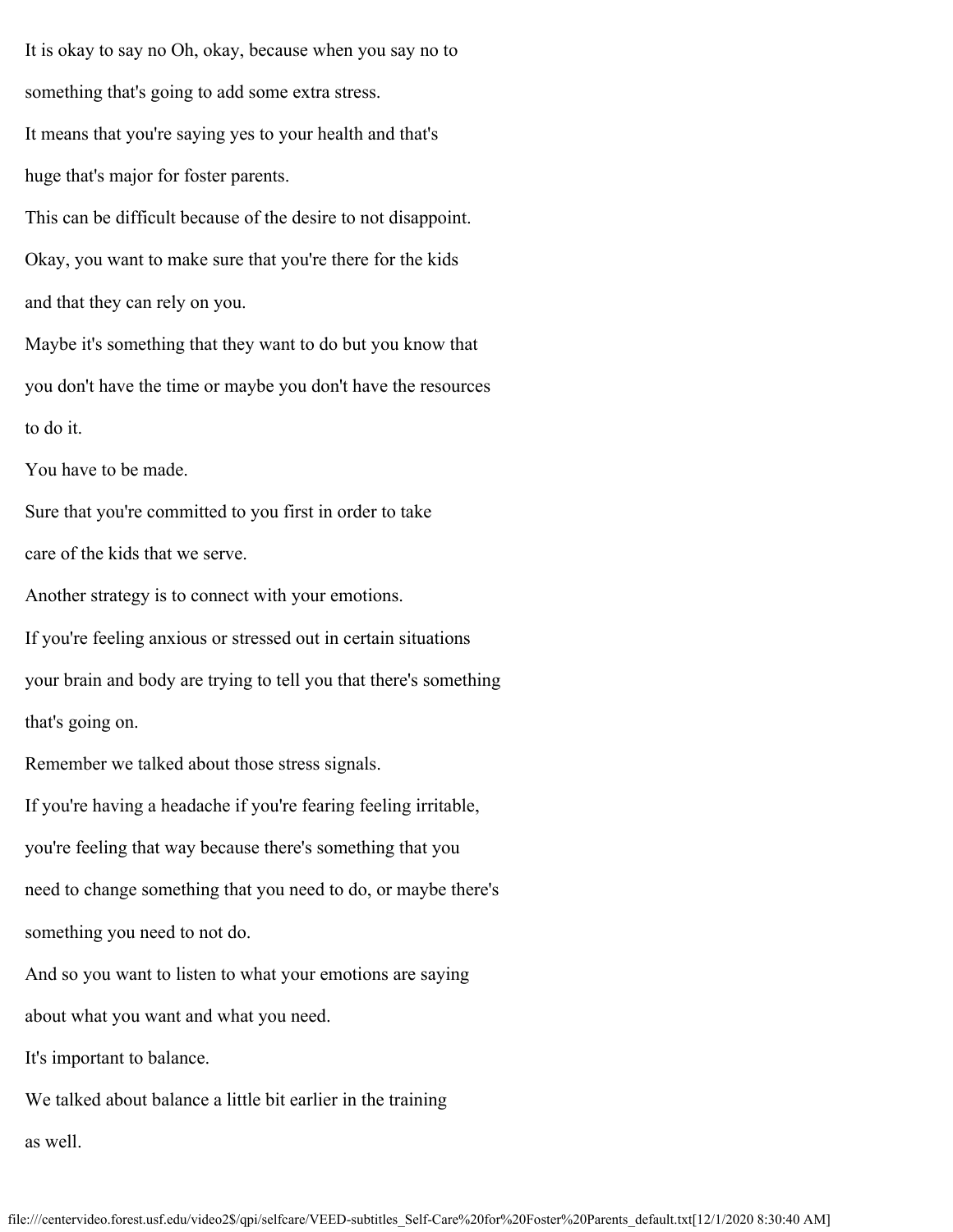Practicing mindfulness mindfulness goes along with yoga. So a lot of people talking about, you know, they're practicing yoga things of that sort.

I do want you all to know that being mindful, you know, really is just sitting somewhere and focusing on something and so that doesn't have to cost you anything, you know, you can take up yoga and you can do that on YouTube. You know II know that you know money isn't always Is available or maybe the classes that you want to go to maybe it's too far maybe the Clack the times are not suitable for you, but you can always look some yoga classes up on YouTube and that is helpful unplug from social media or your technology. I know that some folks say that it's relaxing for them to watch their favorite show, and that could be great. But sometimes you might just need to unplug from it all and just take a moment and also trying some breathing exercises. Has in the last training that I did one of the attendees explained there is a forest step breathing technique that she uses and it's literally four seconds. So you're going to breathe in and you're going to bring your going to hold your breath for four seconds. Every time you're going to breathe in for four seconds. You're going to breathe out for 4 seconds and you're going to do that. And then that's going to be it's basically 16 seconds of breathe in breathe out Breathe In Breathe Out 16 seconds.

That's a breathing exercise that you can.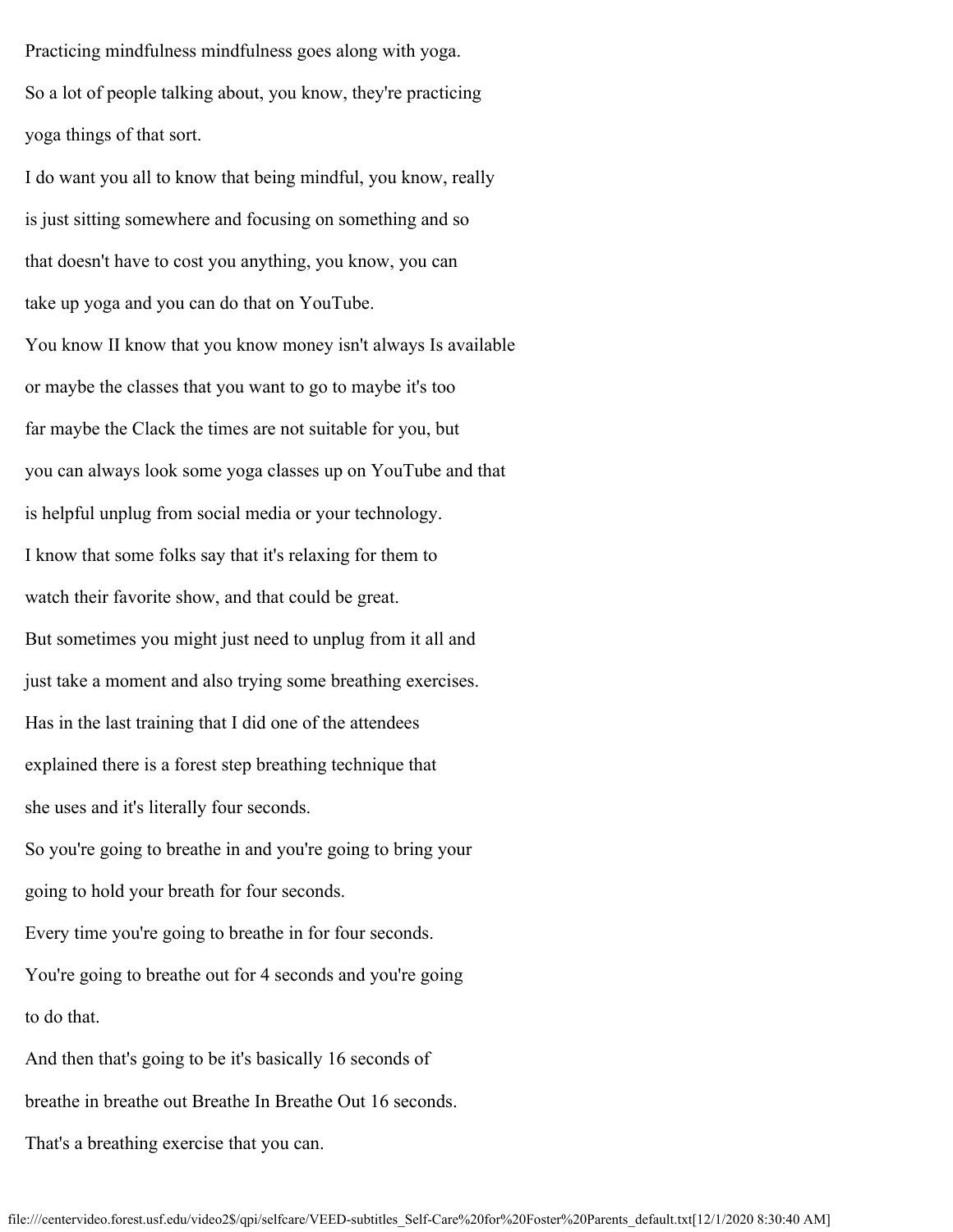try Doesn't take even a whole minute another strategy. I love this one because I do know that you all are doing amazing work with the children and the families that you work with and so starting a positivity file. So have you ever gotten a compliment that major day? Maybe you have a story about a parent that you've helped. Maybe you listen to a child share how much you've improved his or her life.

You want to make sure that you include that? A file you can you know maybe a letter someone wrote you put that in a file put it somewhere so that you can make sure that any time you get something you're writing that good thing down and then you're going to refer back to it when you're having a rough day.

So it's like a reminder that you are appreciated and you are what matters to the children in this system and to foster parents and I mean to other bio parents and case managers, you know people are excited and they are Happy to have you, you know doing the job that you do don't forget about those people. Sometimes we pay a lot of attention to the folks who are not happy or who don't you know show their appreciation and we really should be focused on those who do Get up and move. So going for a quick walk.

Maybe a short bike ride.

This improves our mood balance in our coordination going outside can be extremely beneficial, you know, even if it's just for five minutes if you're overwhelmed, it can also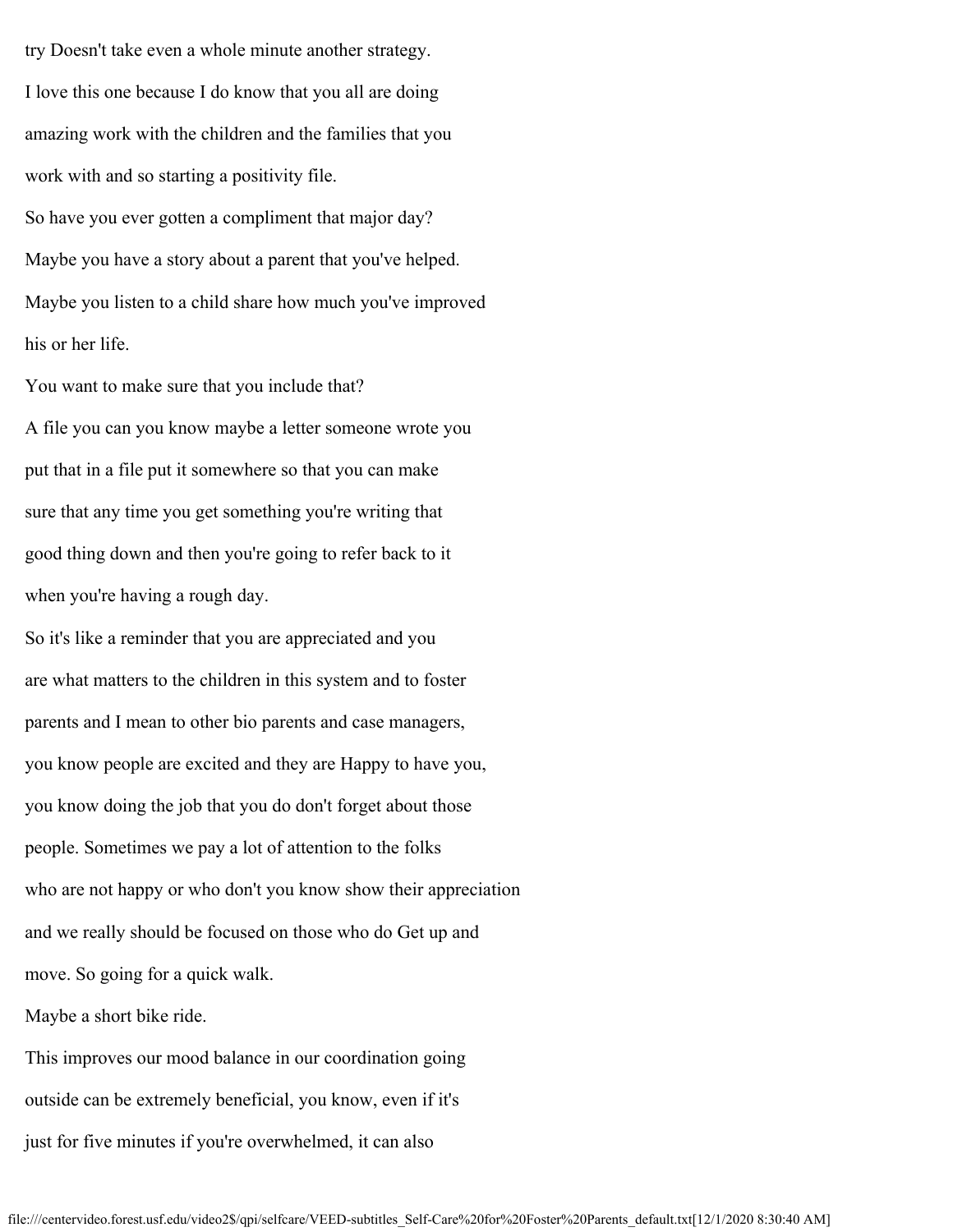mean sitting outside in the sun rather than inside. So maybe there's something that you usually do. Maybe you read the paper, you know, maybe you're in school and you have something to do maybe you work as well. You know these Things you can't they can be done outside and you know in nature.

Another strategy is to shake up your routine. So this is so a fun fact is that changing small simple things about your daily routine, like which hand you use to brush your teeth or which route you take to work? It can increase your brains plasticity. So this also increases your ability to manage change. So it lowers your stress levels when your day or week gets flipped upside down because A brain is now trained to handle to handle when something is flipped upside down is trained to be able to maneuver when you switch something when you go from what you usually do to what you don't usually do. So change up your routine do some things differently. I know a lot of folks they like doing things the exact same way every day, but you want to change it up a little bit. This is a really big one for me.

I really like these strategies.

They're all called their self soothing strategies. And these are all things that you can do and they actually are going to it's activates your self soothing system. So self-soothing can reduce the effects of trauma or simply help you calm down after maybe you went to court and you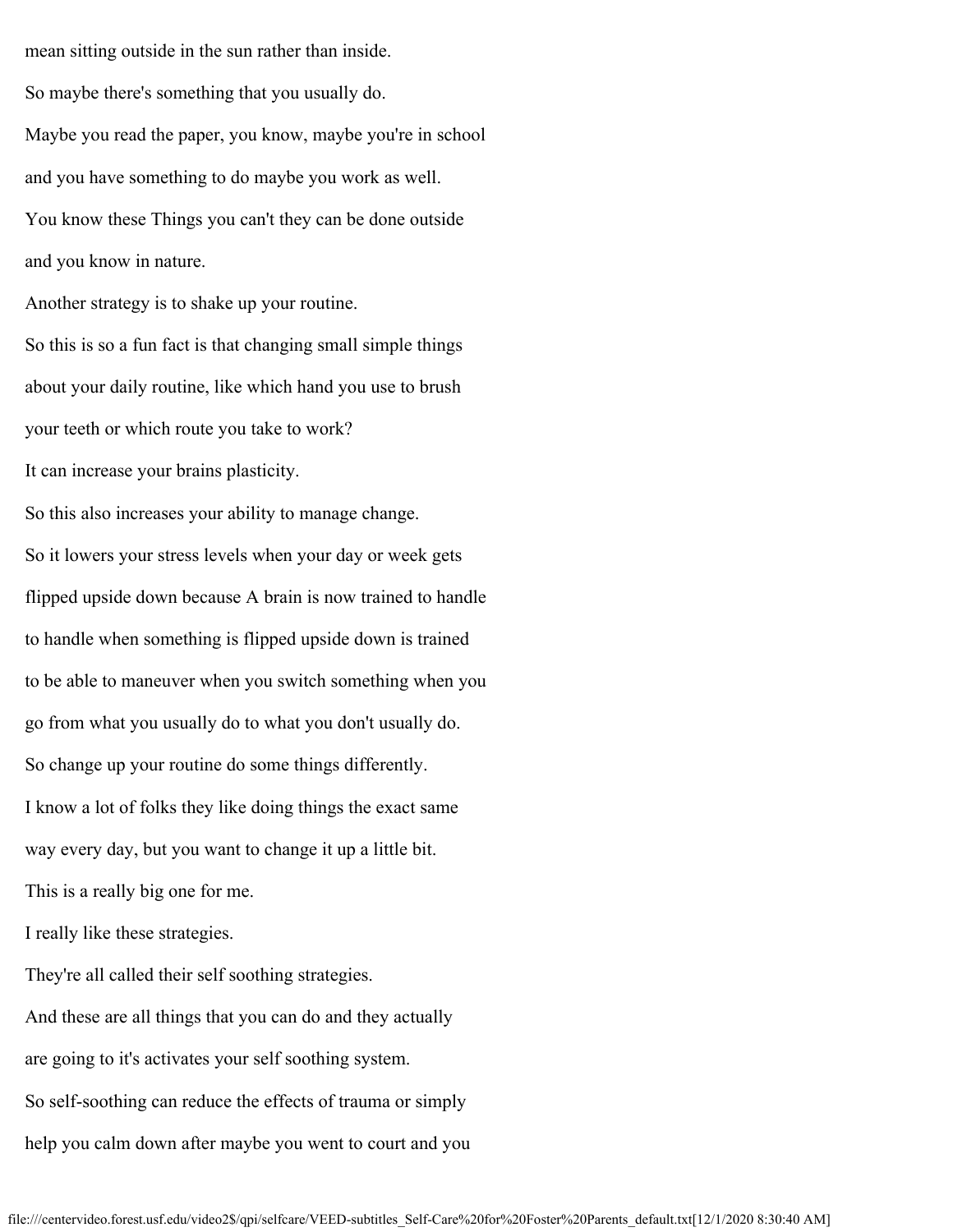didn't get such great news.

Maybe a child leaves your home or maybe that In show up for that visit or you had a difficult conversation that triggered something for you. So you want to make sure that you're activating your self soothing system. And so how can we do that? We want to pay attention to our five senses. So we want to look at touch. So maybe putting on lotion going to get a massage slowly sipping your coffee or your tea. So that's taste maybe you go and get that slice of cake that you wanted. Maybe you go have your favorite meal or you cook. Your favorite meal keeping an essential oil diffuser handy, so that is going to em open up your smell. So maybe you put on your favorite bubble put in your favorite bubble bath or something like that so that you can it's lavender and you can have those sense that you smell looking at a picture of a loved one sometime. That's really helpful. I think sometimes that can help us in those crisis moments if we think about that person that Why person why do we do what we do or maybe even listening to a song that relaxes you so that sound someone mentioned their podcast.

So podcast is sound you're listening to something that makes you that accident activates your sound I activate activates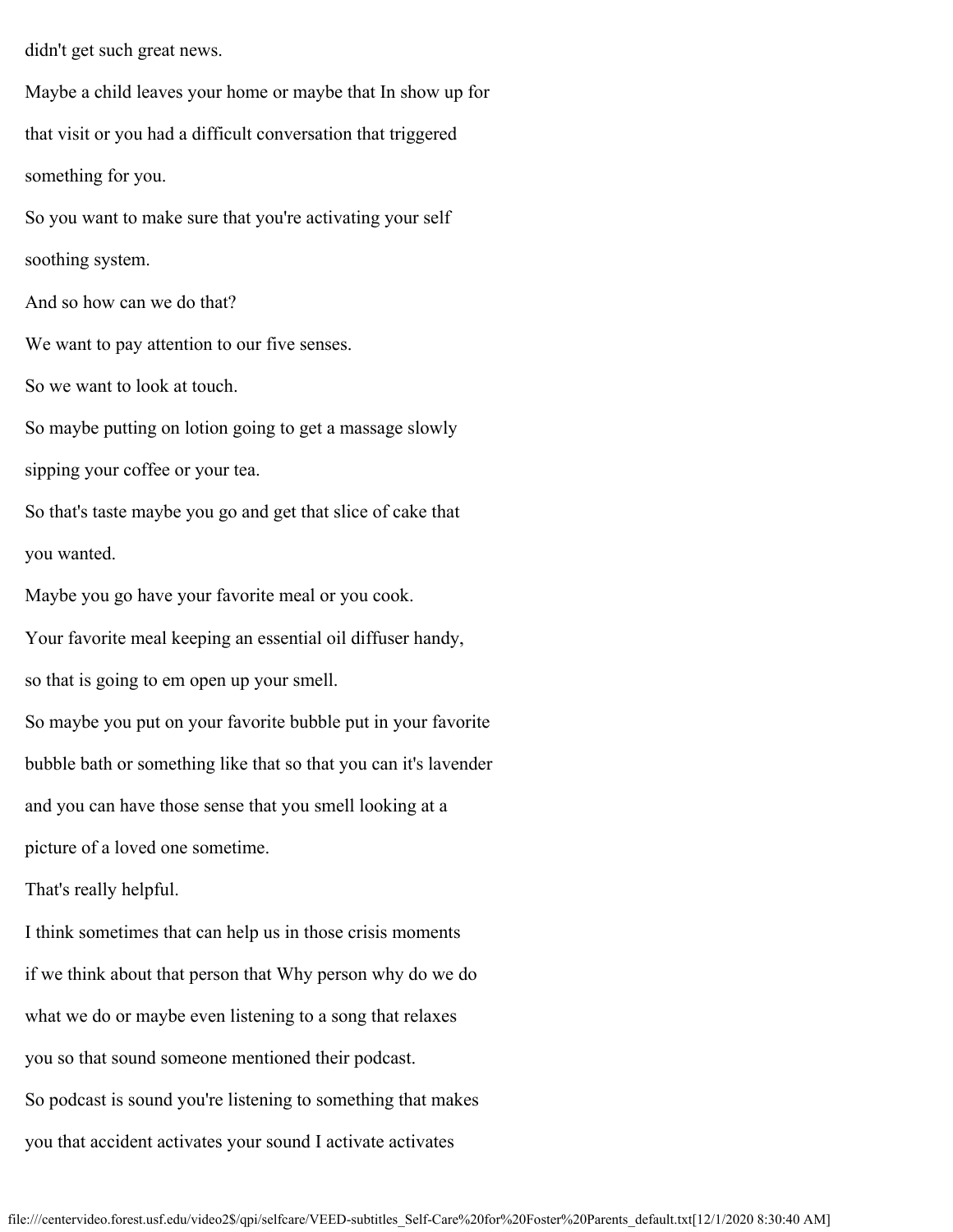your hearing and so this these are all important but they they're all geared around the census so it gives us the opportunity to activate our Ability to self soothe and so and we're going to do that by utilizing any of these senses. So we focus on one of those you could probably focus on more than one but either way that's how you activate your self

soothing system.

Drink plenty of water.

I know that it sounds kind of we know that right but we don't always do it.

So most adults don't drink enough water in a day, which can cause mood swings decreased energy levels and difficulty concentrating. So if we go back to those signals some of those signals might mean we just need to drink a little bit more water.

And so you just want to be careful that you are not being dehydrated So to avoid dehydration, Carry your water with you. And then that way you'll drink it you'll think about it more also, you can add a lemon wedge or maybe some in few Triumph using fruits and any type of herbs into the water just to make sure that you know, a lot of people don't like water just plain water and so you can add things to it just so that you get your daily intake of what you need so that you're not dehydrated.

Prep meals and snacks of had ahead of time.

This is a big thing that I like to do.

I've probably not done it as often as I should over the past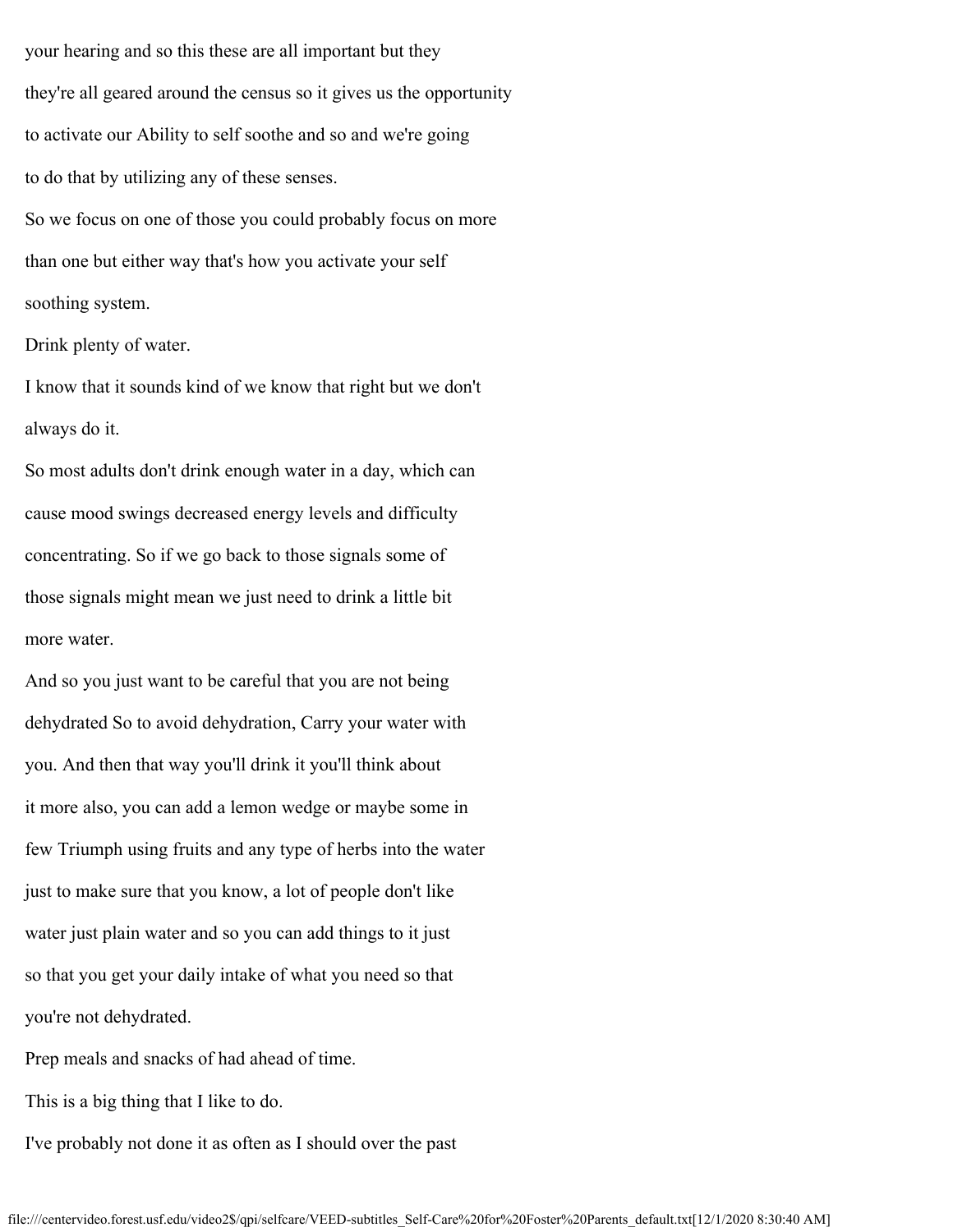two or three weeks, but it definitely helps out with not spending a whole lot of money when you're out and about it kind of helps you to stay on task so that you're not having to stop often.

Also if you've ever felt hangry hangry is a real term. It's like when Laundry and you're angry at the same time so and it is real because when you're hungry you your glucose levels drop, okay, and it causes the you to respond negatively. So in order to prevent this you just want to make sure that you're eating healthy meals throughout the course of your day. So if you know, you have a busy day prep some meals and snacks ahead of time and take them with you. You can just pick one day out of the week to get your meals together figure out what your recipes and then you go shopping and you come back you make them and put them in containers or Ziploc bags and then you have them whenever you need them and you can take them with you on the go. And this also is really helpful with kids, which I'm sure

the bulk of you probably do if you have little ones that always want a snack.

So the other part to this is that once you have decided which of these strategies work for you, maybe it's something you're already doing.

Maybe you saw something new that you want to add you're going to actually create a self care plan.

And once you create that plan, you're then going to establish a support system.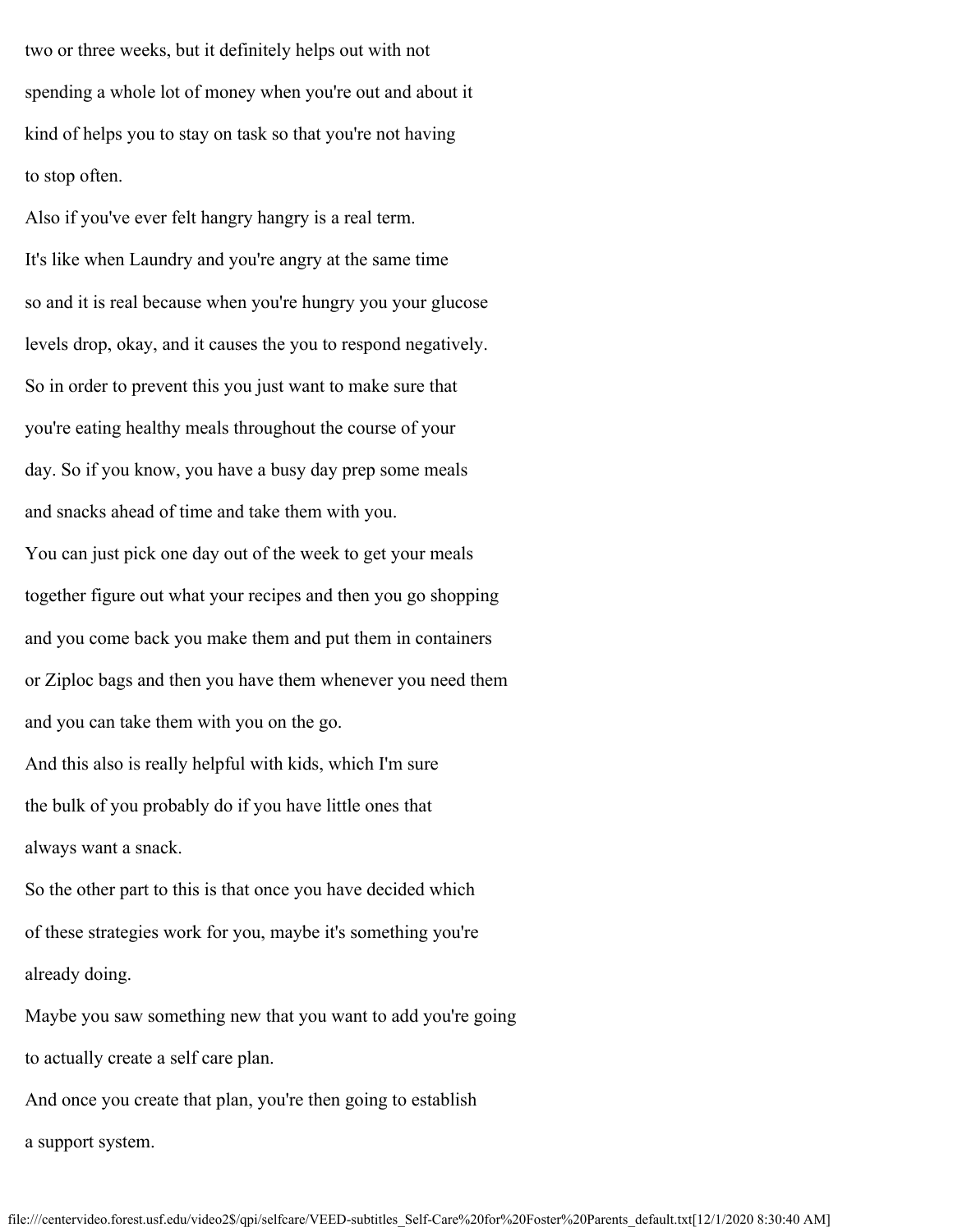So remember your friends your family members your peers and colleagues. They're going to be a good additional resources for exchanging new ideas.

Just now we learned about the Google Calendar so that just like we learned about that we could learn about so many other things and give them a try.

And so we want to make sure that we're exchanging strategies and exchanging ideas that help Provide support and encouragement consider taking your commitment a step further by attending your local foster parent meetings.

If you're not already doing that or you can create your own support system, maybe, you know a couple of foster parents. In your neighborhood and you all decide that you're going to meet up for coffee once or twice a month. Maybe you're going to go to a nice restaurant once a month. Whatever you do just make sure that you are discussing and sharing maybe you decide you don't want to discuss the system or the you know foster care at all.

Maybe you just want to talk about something different. But either way you definitely definitely want to make sure that you're getting the encouragement that you need to be able to continue.

On with your self-care plan so lunch brunch, maybe starting a mindfulness group or a yoga group.

Any of those things are helpful and it's something that you can do at your home, you know, and it's definitely a strategy that would help you to be able to have something in place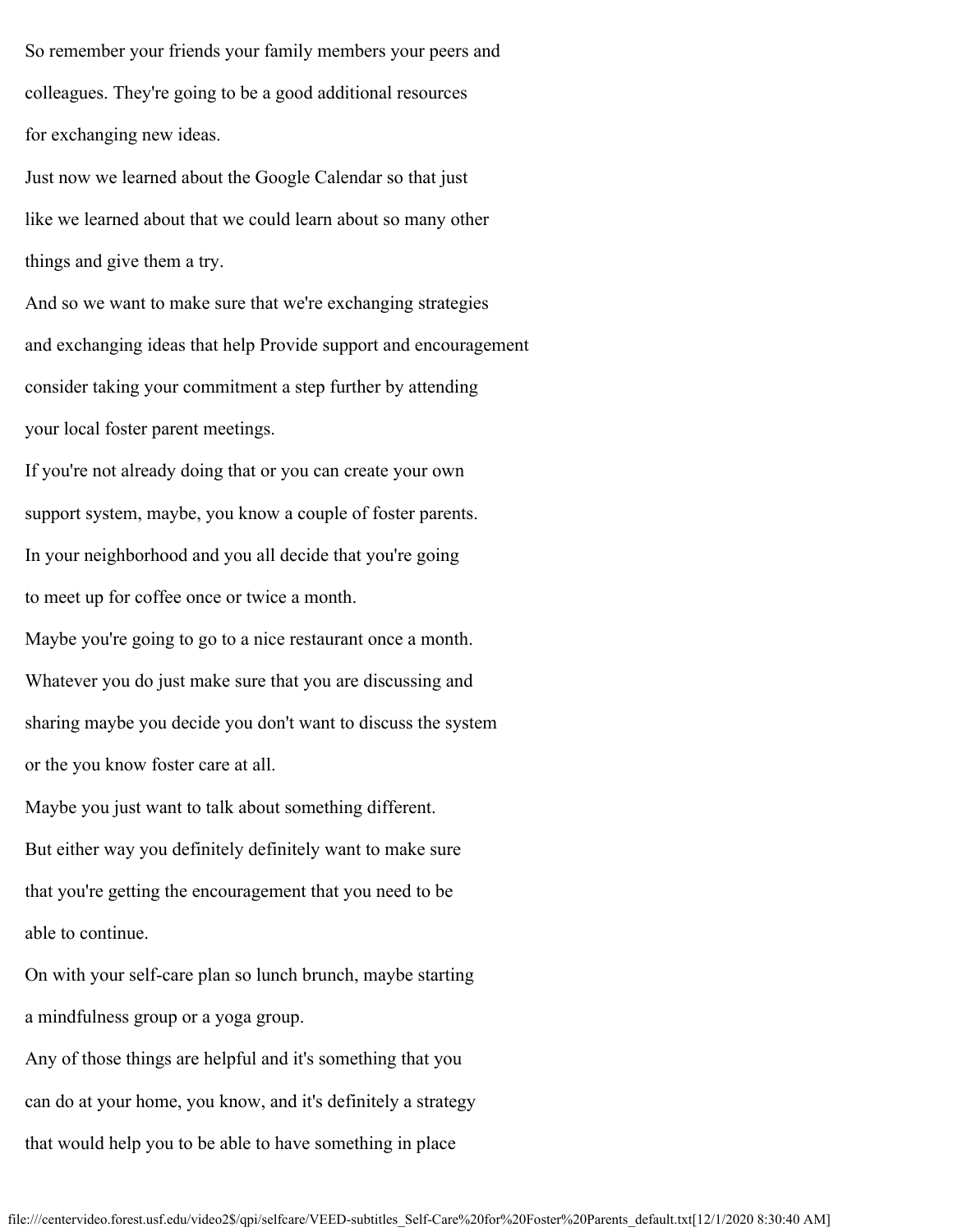for when you are stressed out.

So the main idea that ideal that we're talking about today is you have to commit and so that's the challenge for today. We've talked about what's the problem we've talked about some solutions and now it's time for you all to make a commitment and you know and hold yourself to that commitment. You must commit to being intentional and truly considering self-care a priority.

Not just something that you're going to do when you get time to it, too.

Later on when you get around to it, you have to make it a priority. Okay, and so that's what this training is all about is considering maybe we're missing something. Maybe there's something we haven't addressed. It doesn't mean it's going to take away the issues but it does mean that you'll be better capable of dealing with those issues. So what's a new strategy that you plan to include in your self-care plan? Listening to songs that I like. Thank you nap times more meat. Yes more me time vacations. There are must yeah. Okay the Google Map or think it was Google Calendar the positivity file. Yes. I love that one. We have to be reminded of the good that we do, right? Add I will add exercise maybe a walk or something to help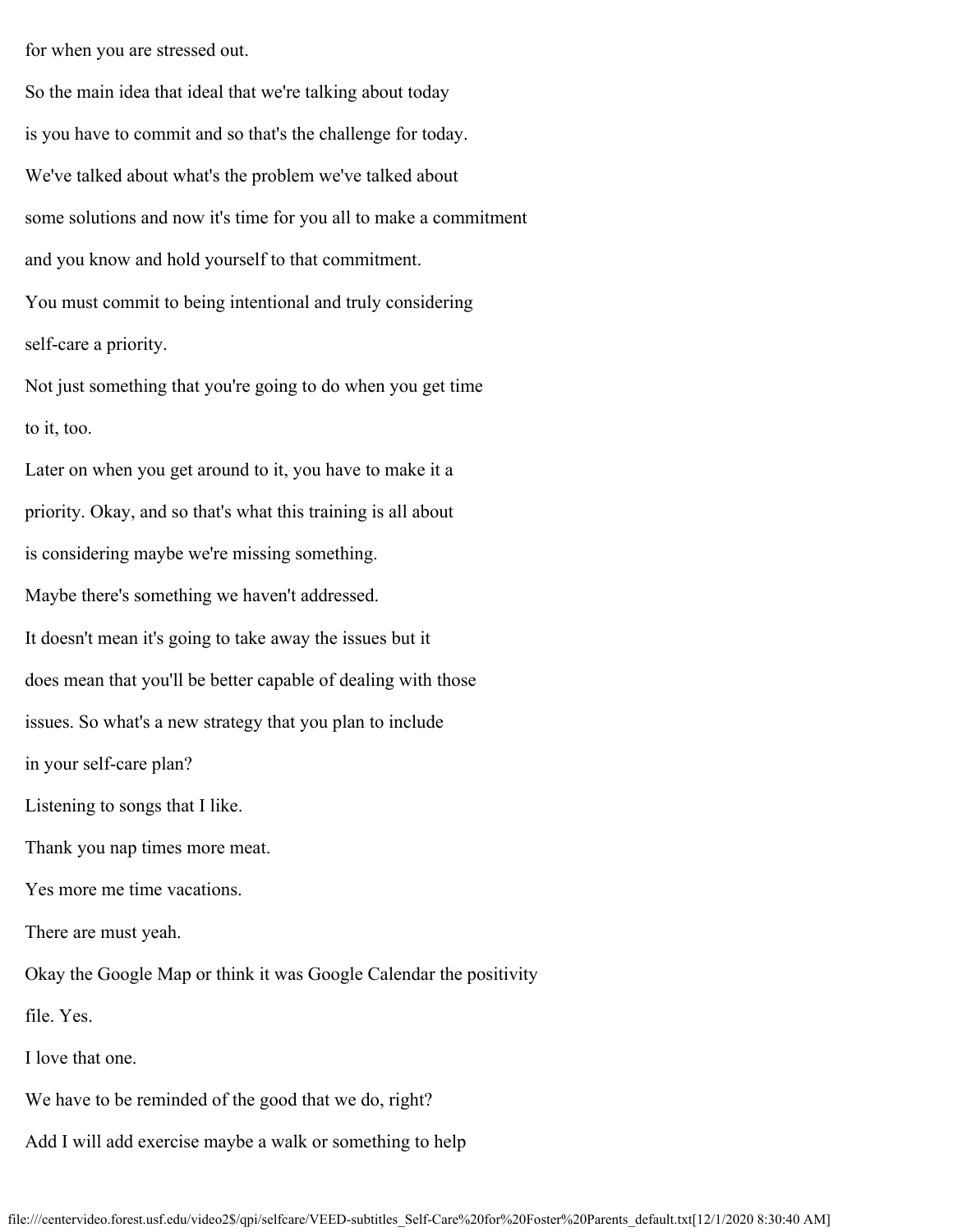with my stress.

Absolutely and remember to do it more often than not so remember that you can say on Monday and Wednesday. I'm going to go for our 15-minute walk. Thank you. Changing eating habits is a big one for me. Yes that the meal prepping can really be helpful because what it means is you get to cook that your favorite stuff. You know, you just don't have to stop at McDonald's, you know. I don't feel good when I don't eat. Well absolutely prepping meals is important. It really is getting to the gym more often. Yay. Somebody said that they're going to learn to say no. Absolutely. It is imperative. Remember saying no to someone means that you're saying yes to your health. I love that statement. Takes a little bit of the guilt out of it. Someone else mentioned that positivity file and make a plan to review what's in the file. Absolutely because you don't want to put things in that file and then you're not reading what you put in there. So planning it prepare meals ahead. Yes, so prepping those Mills. Thank you.